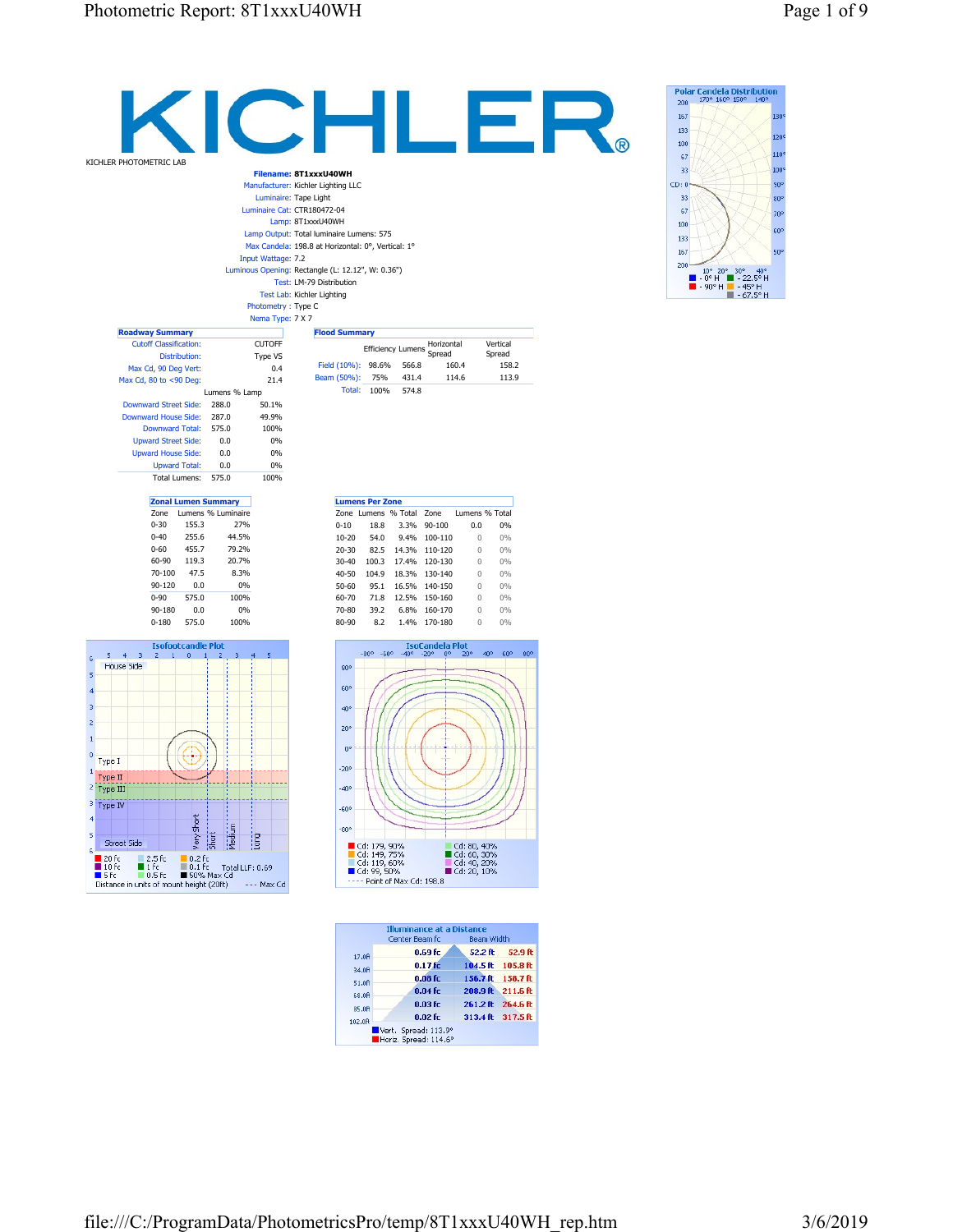

|                 |  |                         |                                                                                            |    | Ellective Floor Cavity Reliectance: 20% |    |  |  |    |  |                                                     |    |  |             |
|-----------------|--|-------------------------|--------------------------------------------------------------------------------------------|----|-----------------------------------------|----|--|--|----|--|-----------------------------------------------------|----|--|-------------|
| $RCC.$ %:       |  | 80                      |                                                                                            | 70 |                                         | 50 |  |  | 30 |  |                                                     | 10 |  | Ω           |
| RW %:           |  |                         | <u>70 50 30 0    70 50 30 0    50 30 20    50 30 20    50 30 20</u>                        |    |                                         |    |  |  |    |  |                                                     |    |  | $\mathbf 0$ |
|                 |  |                         |                                                                                            |    |                                         |    |  |  |    |  |                                                     |    |  |             |
|                 |  |                         | 1 88 88 90 90 96 98 98 98 99 99 99 99 99 99 99 90 90 90 90 01:09 1,09 04:1,00              |    |                                         |    |  |  |    |  |                                                     |    |  | .84         |
| $2^{\circ}$     |  |                         | 72, 75, 79,   74, 78, 82, 81,   75, 80, 85,   71, 82, 89, 98, 99,   78, 84, 91, 99.        |    |                                         |    |  |  |    |  |                                                     |    |  | .70         |
| 3               |  |                         | 59. [61] .55. 70. [20] .57. [62] .77. [68. 68. 75. [60] .70. 78. 78. [68. [61. 71. 80. 90. |    |                                         |    |  |  |    |  |                                                     |    |  |             |
| 4               |  |                         | 50. [52. 57. 52. 62. 55. 58. 64. [54. 59. 66. [52]. 61. 69. 80. [58. 52. 62. 70. 82.       |    |                                         |    |  |  |    |  |                                                     |    |  |             |
| 5.              |  |                         | 43]. [45. 50. 56. [46]. 51. 58. [46]. 52. 60. [45]. 53. 62. 74. [47]. 54. 63. 76.          |    |                                         |    |  |  |    |  |                                                     |    |  |             |
| 6               |  | $.70$ $.56$ $.47$ $.41$ |                                                                                            |    |                                         |    |  |  |    |  | .68 .56 .47 .40 .54 .46 .40 .52 .45 .40 .50 .44 .40 |    |  | .38         |
| 7               |  |                         | 33. [35. 40. 46. 46] [35. 41. 47. [40. 41. 49. [35] 35. 42. 50. [36. 42. 51. 55. 65.       |    |                                         |    |  |  |    |  |                                                     |    |  |             |
| 8               |  |                         | 30. 31. 36. 42. 42. 30. 37. 37. 43. 37. 37. 45. 37. 38. 46. 46. 59. 32. 38. 47. 60.        |    |                                         |    |  |  |    |  |                                                     |    |  |             |
| 9               |  |                         | 27.  28. 23. 39. 39.  29. 33. 40.  29. 34. 41.  28. 34. 42. 54. 55.  29. 35. 34. 56.       |    |                                         |    |  |  |    |  |                                                     |    |  |             |
| 10 <sup>1</sup> |  |                         | ا 26. 30. 36. 36.   26. 30. 37.   26. 31. 38.   26. 31. 99. 51.   26. 31. 39. 53.          |    |                                         |    |  |  |    |  |                                                     |    |  | .24         |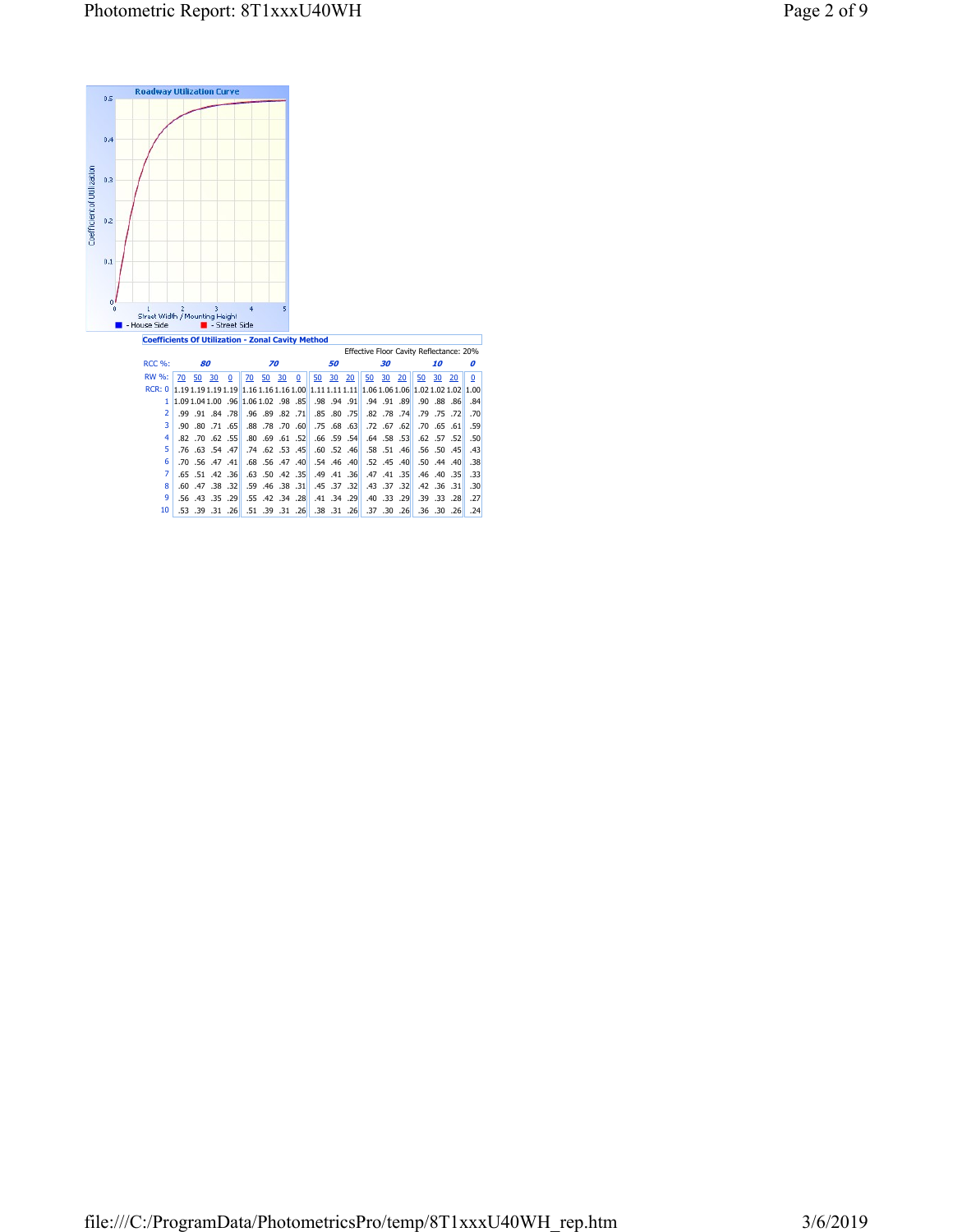|               |                | <b>Zonal Lumen Tabulation - Flood Type</b><br>-88.75 -88.25 -83.75 -81.25 -78.75 -76.25 -73.75 -71.25 -68.75 -66.25 -63.75 -61.25 -58.75 -56.25 -53.75 -51.25 -48.75 -46.25 -43.75 -41.25 -38.75 -31.25 -33.75 -31.25 -28.75 -26.25 -23.75 -21.25 -19.75 |                          |                            |                                |                |                                |                              |                |              |                         |                         |                         |                         |                         |                |                         |                |                 |                |                 |                |                |            |                |                     |                  |                  |
|---------------|----------------|----------------------------------------------------------------------------------------------------------------------------------------------------------------------------------------------------------------------------------------------------------|--------------------------|----------------------------|--------------------------------|----------------|--------------------------------|------------------------------|----------------|--------------|-------------------------|-------------------------|-------------------------|-------------------------|-------------------------|----------------|-------------------------|----------------|-----------------|----------------|-----------------|----------------|----------------|------------|----------------|---------------------|------------------|------------------|
| 88.75         | 0              | 0<br>$\overline{0}$                                                                                                                                                                                                                                      | $\mathbf 0$              | $\overline{0}$             | $\overline{0}$                 | $\overline{0}$ | $\mathbf 0$                    | 0                            | 0              | 0            | 0                       | 0                       | $\overline{0}$          | 0                       | $\overline{0}$          | $\overline{0}$ | $\mathbf 0$             | $\bf{0}$       | $\overline{0}$  | $\pmb{0}$      | 0               | $\pmb{0}$      | 0              | $\pmb{0}$  | $\pmb{0}$      | $\bf{0}$            | $\mathbf 0$      | $\boldsymbol{0}$ |
| 86.25         | 0              | 0<br>$\overline{0}$                                                                                                                                                                                                                                      | $\bf 0$                  | $\overline{0}$             | $\overline{0}$                 | 0              | $\overline{0}$                 | 0                            | 0              | 0            | 0                       | 0                       | $\mathbf 0$             | 0                       | $\overline{0}$          | $\overline{0}$ | $\pmb{0}$               | $\pmb{0}$      | $\mathbb O$     | $\mathsf{0}$   | $\mathbf 0$     | $\mathbf 0$    | $\,0\,$        | $\pmb{0}$  | $\mathbf 0$    | $\mathbf 0$         | $\mathbb O$      | $\,0\,$          |
| 83.75         | 0              | $\overline{0}$<br>$\overline{0}$                                                                                                                                                                                                                         | $\mathbf 0$              | $\overline{0}$             | $\overline{0}$                 | 0              | $\mathbf 0$                    | 0                            | 0              | 0            | 0                       | 0                       | $\mathbf 0$             | 0                       | 0                       | $\bf{0}$       | $\boldsymbol{0}$        | $\mathsf{0}$   | $\overline{0}$  | $\mathbf 0$    | 0               | $\mathbf 0$    | 0              | $\bf 0$    | $\mathbf 0$    | $\mathsf{O}\xspace$ | $\boldsymbol{0}$ | $\bf 0$          |
| 81.25         | 0              | $\pmb{0}$<br>$\vert 0 \vert$                                                                                                                                                                                                                             | $\bf{0}$                 | $\overline{0}$             | $\overline{0}$                 | $\overline{0}$ | $\vert 0 \vert$                | 0                            | $\overline{0}$ | 0            | $\overline{0}$          | 0                       | $\vert 0 \vert$         | 0                       | $\overline{0}$          | $\overline{0}$ | $\overline{0}$          | $\overline{0}$ | $\vert 0 \vert$ | $\overline{0}$ | $\vert 0 \vert$ | $\overline{0}$ | $\overline{0}$ | $\pmb{0}$  | $\overline{0}$ | $\mathsf{0}$        | $\bf 0$          | $\bf 0$          |
| 78.75         | 0              | 0<br>$\overline{0}$                                                                                                                                                                                                                                      | $\mathbf 0$              | $\overline{0}$             | $\overline{0}$                 | 0              | $\overline{0}$                 | 0                            | $\overline{0}$ | 0            | 0                       | 0                       | $\pmb{0}$               | 0                       | $\overline{0}$          | $\mathbf 0$    | $\pmb{0}$               | $\mathbf 0$    | $\overline{0}$  | $\pmb{0}$      | $\vert 0 \vert$ | $\pmb{0}$      | $\pmb{0}$      | $\pmb{0}$  | $\overline{0}$ | $\pmb{0}$           | $\mathbf 0$      | $\pmb{0}$        |
| 76.25         | 0              | $\overline{0}$<br>$\bf 0$                                                                                                                                                                                                                                | $\pmb{0}$                | $\overline{0}$             | $\overline{0}$                 | $\bf 0$        | $\overline{0}$                 | 0                            | $\overline{0}$ | 0            | 0                       | 0                       | $\pmb{0}$               | 0                       | $\overline{0}$          | $\overline{0}$ | $\bf 0$                 | $\mathbf 0$    | $\pmb{0}$       | $\mathbf 0$    | $\pmb{0}$       | $\pmb{0}$      | $\pmb{0}$      | $\pmb{0}$  | $\mathbf 0$    | $\pmb{0}$           | 0.1              | $\pmb{0}$        |
| 73.75         | 0              | $\bf{0}$<br>$\overline{0}$                                                                                                                                                                                                                               | $\mathbf 0$              | $\overline{0}$             | $\overline{0}$                 | 0              | $\overline{0}$                 | 0                            | $\overline{0}$ | 0            | 0                       | 0                       | $\overline{0}$          | 0                       | $\mathbf{0}$            | $\mathbf 0$    | $\mathbf 0$             | $\mathbf 0$    | 0               | $\pmb{0}$      | $\mathbf 0$     | 0.1            | 0.1            | 0.1        | 0.1            | 0.1                 | 0.1              | $\pmb{0}$        |
| 71.25         | $\Omega$       | $\overline{0}$<br>0                                                                                                                                                                                                                                      | $\mathbf 0$              | $\overline{0}$             | $\overline{0}$                 | 0              | $\overline{0}$                 | 0                            | $\overline{0}$ | 0            | $\mathbf{0}$            | 0                       | $\mathbf{0}$            | $\mathbf 0$             | $\mathbf{0}$            | $\overline{0}$ | $\mathbf 0$             | $\overline{0}$ | $\mathbf 0$     | 0.1            | 0.1             | 0.1            | 0.1            | 0.1        | 0.1            | 0.1                 | 0.1              | 0                |
| 68.75         | 0              | 0<br>$\overline{0}$                                                                                                                                                                                                                                      | $\mathbf 0$              | $\overline{0}$             | $\overline{0}$                 | 0              | $\mathbf 0$                    | 0                            | 0              | 0            | 0                       | 0                       | 0                       | 0                       | 0                       | $\mathbf 0$    | $\mathbf 0$             | 0.1            | 0.1             | 0.1            | 0.1             | 0.1            | 0.1            | 0.1        | 0.1            | 0.1                 | 0.1              | $\pmb{0}$        |
| 66.25         | 0              | $\overline{0}$<br>$\overline{0}$                                                                                                                                                                                                                         | $\pmb{0}$                | $\overline{0}$             | $\overline{0}$                 | $\mathsf 0$    | $\overline{0}$                 | 0                            | $\overline{0}$ | 0            | 0                       | 0                       | $\mathbf{0}$            | $\mathbf 0$             | $\mathbf 0$             | $\overline{0}$ | 0.1                     | 0.1            | 0.1             | 0.1            | 0.1             | 0.1            | 0.1            | 0.1        | 0.1            | 0.1                 | 0.1              | $\pmb{0}$        |
| 63.75         | 0              | 0<br>$\overline{0}$                                                                                                                                                                                                                                      | 0                        | $\overline{0}$             | $\overline{0}$                 | 0              | $\overline{0}$                 | 0                            | 0              | 0            | 0                       | 0                       | $\mathbf{0}$            | 0                       | 0.1                     | 0.1            | 0.1                     | 0.1            | 0.1             | 0.1            | 0.1             | 0.1            | 0.1            | 0.1        | 0.1            | 0.1                 | 0.1              | $\pmb{0}$        |
| 61.25         | $\Omega$       | $\pmb{0}$<br>$\overline{0}$                                                                                                                                                                                                                              | $\pmb{0}$                | $\overline{0}$             | $\overline{0}$                 | $\overline{0}$ | $\overline{0}$                 | $\mathbf{0}$                 | $\mathbf{0}$   | 0            | $\bf{0}$                | $\mathbf 0$             | $\overline{0}$          | $\mathbf 0$             | 0.1                     | 0.1            | 0.1                     | 0.1            | 0.1             | 0.1            | 0.1             | 0.1            | 0.1            | 0.1        | 0.1            | 0.1                 | 0.1              | $\pmb{0}$        |
| 58.75         | 0              | 0<br>$\overline{0}$                                                                                                                                                                                                                                      | 0                        | $\overline{0}$             | $\overline{0}$                 | 0              | $\mathbf 0$                    | 0                            | 0              | 0            | 0                       | 0                       | $\overline{0}$          | 0.1                     | 0.1                     | 0.1            | 0.1                     | 0.1            | 0.1             | 0.1            | 0.1             | 0.1            | 0.1            | 0.1        | 0.1            | 0.1                 | 0.2              | $\pmb{0}$        |
| 56.25         | 0              | $\bf{0}$<br>$\overline{0}$                                                                                                                                                                                                                               | $\mathbf 0$              | $\overline{0}$             | $\overline{0}$                 | 0              | $\mathbf 0$                    | 0                            | 0              | 0            | 0                       | 0                       | 0.1                     | 0.1                     | 0.1                     | 0.1            | 0.1                     | 0.1            | 0.1             | 0.1            | 0.1             | 0.1            | 0.1            | 0.1        | 0.2            | 0.2                 | 0.2              | $\pmb{0}$        |
| 53.75         | 0              | $\overline{0}$<br>$\overline{0}$                                                                                                                                                                                                                         | $\pmb{0}$                | $\overline{0}$             | $\overline{0}$                 | 0              | $\mathbf{0}$                   | $\mathbf{0}$                 | $\mathbf{0}$   | 0            | $\bf{0}$                | $\overline{\mathbf{0}}$ | 0.1                     | 0.1                     | 0.1                     | 0.1            | 0.1                     | 0.1            | 0.1             | 0.1            | 0.1             | 0.1            | 0.1            | 0.2        | 0.2            | 0.2                 | 0.2              | $\pmb{0}$        |
| 51.25         | $\Omega$       | $\overline{0}$<br>$\overline{0}$                                                                                                                                                                                                                         | $\overline{0}$           | $\overline{0}$             | $\overline{0}$                 | 0              | $\mathbf{0}$                   | $\mathbf{0}$                 | $\overline{0}$ | $\mathbf{0}$ | $\mathbf{0}$            | 0.1                     | 0.1                     | 0.1                     | 0.1                     | 0.1            | 0.1                     | 0.1            | 0.1             | 0.1            | 0.1             | 0.2            | 0.2            | 0.2        | 0.2            | 0.2                 | 0.2              | $\bf{0}$         |
| 48.75         | 0              | 0<br>$\overline{0}$                                                                                                                                                                                                                                      | $\pmb{0}$                | $\overline{0}$             | $\overline{0}$                 | 0              | 0                              | 0                            | 0              | 0            | 0                       | 0.1                     | 0.1                     | 0.1                     | 0.1                     | 0.1            | 0.1                     | 0.1            | 0.1             | 0.1            | 0.2             | 0.2            | 0.2            | 0.2        | 0.2            | 0.2                 | 0.2              | $\pmb{0}$        |
| 46.25         | $\Omega$       | $\bf 0$<br>$\bf{0}$                                                                                                                                                                                                                                      | $\bf 0$                  | $\mathbf{0}$               | $\overline{0}$                 | $\mathbf 0$    | $\mathbf{0}$                   | 0                            | $\overline{0}$ | $\pmb{0}$    | $\mathbf 0$             | 0.1                     | 0.1                     | 0.1                     | 0.1                     | 0.1            | 0.1                     | 0.1            | 0.1             | 0.1            | 0.2             | 0.2            | 0.2            | 0.2        | 0.2            | 0.2                 | 0.2              | $\pmb{0}$        |
| 43.75         | 0              | $\overline{0}$<br>$\vert 0 \vert$                                                                                                                                                                                                                        | $\pmb{0}$                | $\overline{0}$             | $\overline{0}$                 | 0              | $\mathbf{0}$                   | 0                            | $\mathbf{0}$   | $\mathbf 0$  | 0.1                     | 0.1                     | 0.1                     | 0.1                     | 0.1                     | 0.1            | 0.1                     | 0.1            | 0.1             | 0.2            | 0.2             | 0.2            | 0.2            | 0.2        | 0.2            | 0.2                 | 0.2              | $\pmb{0}$        |
| 41.25         | $\Omega$       | $\overline{0}$<br>0                                                                                                                                                                                                                                      | $\mathbf 0$              | $\overline{0}$             | $\mathbf{0}$                   | 0              | $\mathbf{0}$                   | 0                            | $\overline{0}$ | 0            | 0.1                     | 0.1                     | 0.1                     | 0.1                     | 0.1                     | 0.1            | 0.1                     | 0.1            | 0.2             | 0.2            | 0.2             | 0.2            | 0.2            | 0.2        | 0.2            | 0.2                 | 0.2              | $\pmb{0}$        |
| 38.75         | 0              | $\overline{0}$<br>$\overline{0}$                                                                                                                                                                                                                         | $\pmb{0}$                | $\overline{0}$             | $\overline{0}$                 | 0              | $\overline{0}$                 | 0                            | $\mathbf{0}$   | 0            | 0.1                     | 0.1                     | 0.1                     | 0.1                     | 0.1                     | 0.1            | 0.1                     | 0.1            | 0.2             | 0.2            | 0.2             | 0.2            | 0.2            | 0.2        | 0.2            | 0.2                 | 0.2              | 0.1              |
| 36.25         | 0              | $\bf 0$<br>$\bf{0}$                                                                                                                                                                                                                                      | $\mathbf 0$              | $\overline{0}$             | $\mathbf{0}$                   | 0              | $\mathbf 0$                    | 0                            | $\overline{0}$ | $\pmb{0}$    | 0.1                     | 0.1                     | 0.1                     | 0.1                     | 0.1                     | 0.1            | 0.1                     | 0.2            | 0.2             | 0.2            | 0.2             | 0.2            | 0.2            | 0.2        | 0.2            | 0.2                 | 0.3              | 0.1              |
| 33.75         | 0              | $\overline{0}$<br>0                                                                                                                                                                                                                                      | $\bf{0}$                 | $\overline{0}$             | $\mathbf{0}$                   | 0              | $\mathbf{0}$                   | $\mathbf{0}$                 | 0              | 0.1          | 0.1                     | 0.1                     | 0.1                     | 0.1                     | 0.1                     | 0.1            | 0.1                     | 0.2            | 0.2             | 0.2            | 0.2             | 0.2            | 0.2            | 0.2        | 0.2            | 0.3                 | 0.3              | 0.1              |
| 31.25         | 0              | 0<br>$\overline{0}$                                                                                                                                                                                                                                      | $\mathbf 0$              | $\overline{0}$             | $\mathbf{0}$                   | 0              | $\mathbf{0}$                   | 0                            | $\overline{0}$ | 0.1          | 0.1                     | 0.1                     | 0.1                     | 0.1                     | 0.1                     | 0.1            | 0.1                     | 0.2            | 0.2             | 0.2            | 0.2             | 0.2            | 0.2            | 0.2        | 0.3            | 0.3                 | 0.3              | 0.1              |
| 28.75         | 0              | $\bf 0$<br>0                                                                                                                                                                                                                                             | $\pmb{0}$                | $\mathbf 0$                | $\pmb{0}$                      | 0              | 0                              | 0                            | $\mathbf{0}$   | 0.1          | 0.1                     | 0.1                     | 0.1                     | 0.1                     | 0.1                     | 0.1            | 0.2                     | 0.2            | 0.2             | 0.2            | 0.2             | 0.2            | 0.2            | 0.2        | 0.3            | 0.3                 | 0.3              | 0.1              |
| 26.25         | 0              | $\bf{0}$<br>$\overline{0}$                                                                                                                                                                                                                               | $\mathbf 0$              | $\mathbf 0$                | $\mathbf{0}$                   | 0              | $\mathbf 0$                    | 0                            | $\mathbf{0}$   | 0.1          | 0.1                     | 0.1                     | 0.1                     | 0.1                     | 0.1                     | 0.1            | 0.2                     | 0.2            | 0.2             | 0.2            | 0.2             | 0.2            | 0.2            | 0.3        | 0.3            | 0.3                 | 0.3              | 0.1              |
| 23.75         | 0              | $\pmb{0}$<br>$\vert 0 \vert$                                                                                                                                                                                                                             | $\pmb{0}$                | $\mathbf{0}$               | $\mathbf{0}$                   | 0              | $\mathbf{0}$                   | $\mathbf{0}$                 | $\mathbf{0}$   | 0.1          | 0.1                     | 0.1                     | 0.1                     | 0.1                     | 0.1                     | 0.1            | 0.2                     | 0.2            | 0.2             | 0.2            | 0.2             | 0.2            | 0.2            | 0.3        | 0.3            | 0.3                 | 0.3              | 0.1              |
| 21.25         | 0              | $\bf{0}$<br>$\overline{0}$                                                                                                                                                                                                                               | $\mathbf 0$              | $\mathbf 0$                | $\mathbf{0}$                   | 0              | $\mathbf 0$                    | 0                            | $\overline{0}$ | 0.1          | 0.1                     | 0.1                     | 0.1                     | 0.1                     | 0.1                     | 0.1            | 0.2                     | 0.2            | 0.2             | 0.2            | 0.2             | 0.2            | 0.3            | 0.3        | 0.3            | 0.3                 | 0.3              | 0.1              |
| 19.75         | 0              | $\overline{0}$<br>$\overline{0}$                                                                                                                                                                                                                         | $\pmb{0}$                | $\mathbf 0$                | $\overline{0}$                 | 0              | 0                              | $\mathbf{0}$                 | $\mathbf{0}$   | $\mathbf 0$  | $\overline{\mathbf{0}}$ | $\mathbf 0$             | $\overline{\mathbf{0}}$ | $\mathbf 0$             | $\mathbf 0$             | 0              | $\overline{\mathbf{0}}$ | $\overline{0}$ | 0               | $\bullet$      | 0               | $\mathbf{0}$   | 0.1            | 0.1        | 0.1            | 0.1                 | 0.1              | $\pmb{0}$        |
| 18.5          | 0              | 0<br>$\overline{0}$                                                                                                                                                                                                                                      | $\mathbf 0$              | $\mathbf 0$                | $\bf{0}$                       | $\mathbf 0$    | $\mathbf 0$                    | 0                            | 0              | 0            | 0.1                     | $0.1\,$                 | 0.1                     | 0.1                     | 0.1                     | 0.1            | 0.1                     | 0.1            | 0.2             | 0.2            | 0.2             | 0.2            | 0.2            | 0.2        | 0.2            | 0.2                 | 0.2              | 0.1              |
| 16.75         | 0              | $\overline{0}$<br>$\overline{0}$                                                                                                                                                                                                                         | $\pmb{0}$                | $\mathbf 0$                | $\overline{0}$                 | 0              | $\overline{0}$                 | $\mathbf{0}$                 | $\overline{0}$ | $\mathbf 0$  | $\mathbf 0$             | 0.1                     | 0.1                     | 0.1                     | 0.1                     | 0.1            | 0.1                     | 0.1            | 0.1             | 0.1            | 0.1             | 0.1            | 0.2            | 0.2        | 0.2            | 0.2                 | 0.2              | $\pmb{0}$        |
| 15.5          | 0              | 0<br>$\overline{0}$                                                                                                                                                                                                                                      | 0                        | $\bf{0}$                   | $\mathbf{0}$                   | 0              | $\mathbf 0$                    | 0                            | $\mathbf 0$    | 0            | $\mathbf 0$             | 0                       | $\mathbf 0$             | $\mathbf{0}$            | 0.1                     | 0.1            | 0.1                     | 0.1            | 0.1             | 0.1            | 0.1             | 0.1            | 0.1            | 0.1        | 0.1            | 0.1                 | 0.1              | $\pmb{0}$        |
| 13.75         | 0              | 0<br>$\overline{0}$                                                                                                                                                                                                                                      | $\pmb{0}$                | $\mathbf 0$                | $\overline{0}$                 | 0              | $\overline{0}$                 | $\mathbf{0}$                 | 0.1            | 0.1          | 0.1                     | 0.1                     | 0.1                     | 0.1                     | 0.1                     | 0.2            | 0.2                     | 0.2            | 0.2             | 0.2            | 0.2             | 0.2            | 0.3            | 0.3        | 0.3            | 0.3                 | 0.3              | 0.1              |
| 11.25<br>8.75 | 0<br>$\Omega$  | $\overline{0}$<br>$\overline{0}$<br>0<br>$\overline{0}$                                                                                                                                                                                                  | $\pmb{0}$<br>$\mathbf 0$ | $\mathbf 0$<br>$\mathbf 0$ | $\overline{0}$<br>$\mathbf{0}$ | $\pmb{0}$<br>0 | $\overline{0}$<br>$\mathbf{0}$ | $\mathbf{0}$<br>$\mathbf{0}$ | 0.1<br>0.1     | 0.1<br>0.1   | 0.1<br>0.1              | 0.1<br>0.1              | 0.1<br>0.1              | 0.1<br>0.1              | 0.1<br>0.1              | 0.2<br>0.2     | 0.2<br>0.2              | 0.2<br>0.2     | 0.2<br>0.2      | 0.2<br>0.2     | 0.2<br>0.2      | 0.3<br>0.3     | 0.3<br>0.3     | 0.3<br>0.3 | 0.3<br>0.3     | 0.3<br>0.3          | 0.3<br>0.3       | 0.1<br>0.1       |
| 6.25          | 0              | $\overline{0}$<br>0                                                                                                                                                                                                                                      | $\pmb{0}$                | $\mathbf 0$                | $\mathbf{0}$                   | 0              | $\mathbf 0$                    | $\mathbf{0}$                 | 0.1            | 0.1          | 0.1                     | 0.1                     | 0.1                     | 0.1                     | 0.1                     | 0.2            | 0.2                     | 0.2            | 0.2             | 0.2            | 0.2             | 0.3            | 0.3            | 0.3        | 0.3            | 0.3                 | 0.3              | 0.1              |
| 4.5           | 0              | $\bf{0}$<br>$\overline{0}$                                                                                                                                                                                                                               | $\mathbf 0$              | $\mathbf 0$                | $\mathbf{0}$                   | $\pmb{0}$      | $\mathbf 0$                    | 0                            | $\mathbf 0$    | $\pmb{0}$    | $\mathbf 0$             | 0                       | $\mathbf 0$             | $\mathbf 0$             | 0.1                     | 0.1            | 0.1                     | 0.1            | 0.1             | 0.1            | 0.1             | 0.1            | 0.1            | 0.1        | 0.1            | 0.1                 | 0.1              | $\pmb{0}$        |
| 3.75          | 0              | $\overline{0}$<br>$\overline{0}$                                                                                                                                                                                                                         | $\mathbf 0$              | $\mathbf 0$                | $\mathbf{0}$                   | 0              | $\mathbf{0}$                   | 0                            | $\overline{0}$ | 0            | 0                       | 0                       | 0                       | $\mathbf 0$             | $\overline{\mathbf{0}}$ | $\overline{0}$ | $\mathbf 0$             | $\mathbf{0}$   | 0               | $\mathbf{0}$   | $\mathbf{0}$    | 0.1            | 0.1            | 0.1        | 0.1            | 0.1                 | 0.1              | $\pmb{0}$        |
| -3            | 0              | $\overline{0}$<br>0                                                                                                                                                                                                                                      | $\pmb{0}$                | $\mathbf 0$                | $\overline{0}$                 | 0              | $\overline{0}$                 | $\mathbf{0}$                 | $\overline{0}$ | 0            | 0                       | 0                       | $\overline{\mathbf{0}}$ | $\overline{\mathbf{0}}$ | 0.1                     | 0.1            | 0.1                     | 0.1            | 0.1             | 0.1            | 0.1             | 0.1            | 0.1            | 0.1        | 0.1            | 0.1                 | 0.1              | $\pmb{0}$        |
| 2.25          | 0              | $\overline{0}$<br>$\overline{0}$                                                                                                                                                                                                                         | $\mathbf 0$              | $\mathbf 0$                | $\mathbf{0}$                   | 0              | $\mathbf{0}$                   | 0                            | $\mathbf{0}$   | 0            | 0                       | 0                       | $\mathbf{0}$            | $\mathbf 0$             | $\mathbf{0}$            | $\overline{0}$ | $\mathbf 0$             | $\mathbf{0}$   | 0               | $\bullet$      | 0               | 0.1            | 0.1            | 0.1        | 0.1            | 0.1                 | 0.1              | $\pmb{0}$        |
| 1.5           | 0              | $\bf{0}$<br>$\overline{0}$                                                                                                                                                                                                                               | $\mathbf 0$              | $\mathbf 0$                | $\mathbf{0}$                   | $\mathbf 0$    | $\mathbf 0$                    | 0                            | $\mathbf 0$    | 0            | 0                       | 0                       | $\mathbf{0}$            | $\mathbf{0}$            | 0.1                     | 0.1            | 0.1                     | 0.1            | 0.1             | 0.1            | 0.1             | 0.1            | 0.1            | 0.1        | 0.1            | 0.1                 | 0.1              | $\pmb{0}$        |
| 0.5           | 0              | $\overline{0}$<br>$\overline{0}$                                                                                                                                                                                                                         | $\pmb{0}$                | $\mathbf 0$                | $\overline{0}$                 | 0              | $\overline{0}$                 | 0                            | $\overline{0}$ | 0            | 0                       | 0                       | 0                       | $\mathbf{0}$            | 0.1                     | 0.1            | 0.1                     | 0.1            | 0.1             | 0.1            | 0.1             | 0.1            | 0.1            | 0.1        | 0.1            | 0.1                 | 0.1              | $\pmb{0}$        |
| $-0.5$        | 0              | $\overline{0}$<br>$\overline{0}$                                                                                                                                                                                                                         | $\mathbf 0$              | $\mathbf{0}$               | $\mathbf{0}$                   | 0              | $\mathbf{0}$                   | 0                            | $\mathbf{0}$   | 0            | $\mathbf{0}$            | 0                       | $\mathbf{0}$            | $\overline{\mathbf{0}}$ | 0.1                     | 0.1            | 0.1                     | 0.1            | 0.1             | 0.1            | 0.1             | 0.1            | 0.1            | 0.1        | 0.1            | 0.1                 | 0.1              | $\mathbf 0$      |
| $-1.5$        | 0              | $\overline{0}$<br>$\overline{0}$                                                                                                                                                                                                                         | $\mathbf 0$              | $\mathbf 0$                | $\mathbf{0}$                   | $\mathbf 0$    | $\mathbf{0}$                   | $\mathbf{0}$                 | $\overline{0}$ | 0            | 0                       | 0                       | 0                       | $\mathbf{0}$            | 0.1                     | 0.1            | 0.1                     | 0.1            | 0.1             | 0.1            | 0.1             | 0.1            | 0.1            | 0.1        | 0.1            | 0.1                 | 0.1              | $\pmb{0}$        |
| $-2.25$       | 0              | $\pmb{0}$<br>$\overline{0}$                                                                                                                                                                                                                              | $\pmb{0}$                | $\mathbf 0$                | $\mathbf{0}$                   | 0              | 0                              | 0                            | 0              | 0            | 0                       | 0                       | $\mathbf 0$             | $\mathbf 0$             | $\mathbf 0$             | $\mathbf 0$    | $\mathbf 0$             | $\bf{0}$       | $\mathbf{0}$    | $\pmb{0}$      | $\mathbf 0$     | 0.1            | 0.1            | 0.1        | 0.1            | 0.1                 | 0.1              | $\pmb{0}$        |
| $-3$          | 0              | $\overline{0}$<br>$\vert 0 \vert$                                                                                                                                                                                                                        | $\mathbf 0$              | $\mathbf{0}$               | $\mathbf{0}$                   | 0              | $\mathbf{0}$                   | 0                            | $\mathbf{0}$   | 0            | 0                       | 0                       | 0                       | $\mathbf 0$             | 0.1                     | 0.1            | 0.1                     | 0.1            | 0.1             | 0.1            | 0.1             | 0.1            | 0.1            | 0.1        | 0.1            | 0.1                 | 0.1              | $\pmb{0}$        |
| $-3.75$       | 0              | $\bf{0}$<br>$\overline{0}$                                                                                                                                                                                                                               | $\mathbf 0$              | $\mathbf 0$                | $\mathbf{0}$                   | 0              | $\mathbf 0$                    | 0                            | $\overline{0}$ | 0            | 0                       | 0                       | $\overline{\mathbf{0}}$ | $\mathbf 0$             | $\mathbf 0$             | 0              | $\mathbf 0$             | $\mathbf{0}$   | $\mathbf 0$     | $\mathbf{0}$   | 0               | 0.1            | 0.1            | 0.1        | 0.1            | 0.1                 | 0.1              | $\pmb{0}$        |
| $-4.5$        | 0              | 0<br>$\overline{0}$                                                                                                                                                                                                                                      | $\pmb{0}$                | $\mathbf 0$                | $\mathbf{0}$                   | 0              | 0                              | 0                            | $\mathbf 0$    | 0            | $\mathbf 0$             | 0                       | $\overline{\mathbf{0}}$ | $\mathbf 0$             | 0.1                     | 0.1            | 0.1                     | 0.1            | 0.1             | 0.1            | 0.1             | 0.1            | 0.1            | 0.1        | 0.1            | 0.1                 | 0.1              | $\pmb{0}$        |
| $-6.25$       | 0              | 0<br>0                                                                                                                                                                                                                                                   | $\mathbf 0$              | $\mathbf 0$                | $\mathbf 0$                    | $\mathbf 0$    | $\mathbf 0$                    | 0                            | 0.1            | 0.1          | 0.1                     | 0.1                     | 0.1                     | 0.1                     | 0.1                     | 0.2            | 0.2                     | 0.2            | 0.2             | 0.2            | 0.2             | 0.3            | 0.3            | 0.3        | 0.3            | 0.3                 | 0.3              | 0.1              |
| $-8.75$       | 0              | $\overline{0}$<br>0                                                                                                                                                                                                                                      | $\pmb{0}$                | $\mathbf 0$                | $\overline{0}$                 | 0              | $\mathbf{0}$                   | $\mathbf{0}$                 | 0.1            | 0.1          | 0.1                     | 0.1                     | 0.1                     | 0.1                     | 0.1                     | 0.2            | 0.2                     | 0.2            | 0.2             | 0.2            | 0.2             | 0.3            | 0.3            | 0.3        | 0.3            | 0.3                 | 0.3              | 0.1              |
| 11.25         | 0              | 0<br>0                                                                                                                                                                                                                                                   | 0                        | 0                          | 0                              | 0              | 0                              | 0                            | 0.1            | 0.1          | 0.1                     | 0.1                     | 0.1                     | 0.1                     | 0.1                     | 0.2            | 0.2                     | 0.2            | 0.2             | 0.2            | 0.2             | 0.3            | 0.3            | 0.3        | 0.3            | 0.3                 | 0.3              | 0.1              |
| 13.75         | 0              | $\mathbf{0}$<br>$\overline{0}$                                                                                                                                                                                                                           | $\mathbf{0}$             | $\Omega$                   | $\mathbf{0}$                   | $\mathbf{0}$   | $\mathbf{0}$                   | $\Omega$                     | 0.1            | 0.1          | 0.1                     | 0.1                     | 0.1                     | 0.1                     | 0.1                     | 0.2            | 0.2                     | 0.2            | 0.2             | 0.2            | 0.2             | 0.2            | 0.3            | 0.3        | 0.3            | 0.3                 | 0.3              | 0.1              |
| $-15.5$       | 0              | 0<br>$\overline{0}$                                                                                                                                                                                                                                      | $\mathbf 0$              | $\mathbf{0}$               | $\mathbf{0}$                   | 0              | $\mathbf{0}$                   | 0                            | $\mathbf{0}$   | 0            | 0                       | 0                       | $\mathbf{0}$            | $\mathbf 0$             | 0.1                     | 0.1            | 0.1                     | 0.1            | 0.1             | 0.1            | 0.1             | 0.1            | 0.1            | 0.1        | 0.1            | 0.1                 | 0.1              | 0                |
| 16.75         | 0              | 0<br>0                                                                                                                                                                                                                                                   | 0                        | 0                          | 0                              | 0              | 0                              | 0                            | 0              | 0            | 0                       | 0.1                     | 0.1                     | 0.1                     | 0.1                     | 0.1            | 0.1                     | 0.1            | 0.1             | 0.1            | 0.1             | 0.1            | 0.2            | 0.2        | 0.2            | 0.2                 | 0.2              | $\bf{0}$         |
| $-18.5$       | $\overline{0}$ | 0<br>$\overline{0}$                                                                                                                                                                                                                                      | $\mathbf 0$              | $\mathbf{0}$               | $\mathbf{0}$                   | 0              | $\mathbf{0}$                   | 0                            | $\mathbf{0}$   | $\mathbf{0}$ | 0.1                     | 0.1                     | 0.1                     | 0.1                     | 0.1                     | 0.1            | 0.1                     | 0.1            | 0.2             | 0.2            | 0.2             | 0.2            | 0.2            | 0.2        | 0.2            | 0.2                 | 0.2              | 0.1              |
|               | 0              | $\overline{0}$<br>0                                                                                                                                                                                                                                      | $\mathbf 0$              | $\mathbf{0}$               | $\mathbf{0}$                   | 0              | $\mathbf{0}$                   | 0                            | $\mathbf{0}$   | 0            | $\mathbf 0$             | $\mathbf 0$             | $\mathbf 0$             | $\mathbf 0$             | $\mathbf 0$             | 0              | $\mathbf 0$             | $\mathbf 0$    | $\mathbf{0}$    | $\mathbf 0$    | 0               | $\mathbf 0$    | 0.1            | 0.1        | 0.1            | 0.1                 | 0.1              | $\bf{0}$         |
| 19.75         |                |                                                                                                                                                                                                                                                          |                          |                            |                                |                |                                |                              |                |              |                         |                         |                         |                         |                         |                |                         |                |                 |                |                 |                |                |            |                |                     |                  |                  |
| 21.25         | 0              | 0<br>$\overline{0}$                                                                                                                                                                                                                                      | $\mathbf 0$              | $\mathbf{0}$               | $\mathbf{0}$                   | 0              | $\overline{0}$                 | 0                            | $\overline{0}$ | 0.1          | 0.1                     | 0.1                     | 0.1                     | 0.1                     | 0.1                     | 0.1            | 0.2                     | 0.2            | 0.2             | 0.2            | 0.2             | 0.2            | 0.3            | 0.3        | 0.3            | 0.3                 | 0.3              | 0.1              |
| 23.75         | 0              | 0<br>$\overline{0}$                                                                                                                                                                                                                                      | $\mathbf 0$              | 0                          | $\mathbf{0}$                   | 0              | $\mathbf 0$                    | 0                            | 0              | 0.1          | 0.1                     | 0.1                     | 0.1                     | 0.1                     | 0.1                     | 0.1            | 0.2                     | 0.2            | 0.2             | 0.2            | 0.2             | 0.2            | 0.2            | 0.3        | 0.3            | 0.3                 | 0.3              | 0.1              |
| 26.25         | 0              | 0<br>$\overline{0}$                                                                                                                                                                                                                                      | $\mathbf 0$              | $\mathbf{0}$               | 0                              | 0              | $\mathbf 0$                    | 0                            | 0              | 0.1          | 0.1                     | 0.1                     | 0.1                     | 0.1                     | 0.1                     | 0.1            | 0.2                     | 0.2            | 0.2             | 0.2            | 0.2             | 0.2            | 0.2            | 0.3        | 0.3            | 0.3                 | 0.3              | 0.1              |
| 28.75         | 0              | 0<br>$\overline{0}$                                                                                                                                                                                                                                      | $\mathbf 0$              | $\mathbf{0}$               | $\mathbf 0$                    | 0              | $\mathbf 0$                    | 0                            | 0              | 0.1          | 0.1                     | 0.1                     | 0.1                     | 0.1                     | 0.1                     | 0.1            | 0.1                     | 0.2            | 0.2             | 0.2            | 0.2             | 0.2            | 0.2            | 0.2        | 0.3            | 0.3                 | 0.3              | 0.1              |
| 31.25         | 0              | 0<br>$\overline{0}$                                                                                                                                                                                                                                      | $\mathbf 0$              | $\overline{0}$             | $\mathbf{0}$                   | 0              | $\mathbf{0}$                   | 0                            | $\overline{0}$ | 0.1          | 0.1                     | 0.1                     | 0.1                     | 0.1                     | 0.1                     | 0.1            | 0.1                     | 0.2            | 0.2             | 0.2            | 0.2             | 0.2            | 0.2            | 0.2        | 0.3            | 0.3                 | 0.3              | 0.1              |
| 33.75         | 0              | 0<br>$\overline{0}$                                                                                                                                                                                                                                      | $\mathbf 0$              | $\overline{0}$             | $\mathbf{0}$                   | 0              | $\mathbf 0$                    | 0                            | $\mathbf{0}$   | 0.1          | 0.1                     | 0.1                     | 0.1                     | 0.1                     | 0.1                     | 0.1            | 0.1                     | 0.2            | 0.2             | 0.2            | 0.2             | 0.2            | 0.2            | 0.2        | 0.2            | 0.3                 | 0.3              | 0.1              |
| 36.25         | 0              | 0<br>$\overline{0}$                                                                                                                                                                                                                                      | $\mathbf 0$              | $\overline{0}$             | $\mathbf{0}$                   | $\mathbf 0$    | $\mathbf{0}$                   | $\mathbf{0}$                 | 0              | $\mathbf{0}$ | 0.1                     | 0.1                     | 0.1                     | 0.1                     | 0.1                     | 0.1            | 0.1                     | 0.1            | 0.2             | 0.2            | 0.2             | 0.2            | 0.2            | 0.2        | 0.2            | 0.2                 | 0.3              | 0.1              |
|               | 0              | 0<br>$\overline{0}$                                                                                                                                                                                                                                      | $\mathbf 0$              | 0                          | $\mathbf{0}$                   | 0              | $\mathbf 0$                    | 0                            | 0              | 0            | 0.1                     | 0.1                     | 0.1                     | 0.1                     | 0.1                     | 0.1            | 0.1                     | 0.1            | 0.2             | 0.2            | 0.2             | 0.2            | 0.2            | 0.2        | 0.2            | 0.2                 | 0.2              | 0.1              |
| 38.75         | 0              | 0<br>$\overline{0}$                                                                                                                                                                                                                                      | $\mathbf 0$              | $\overline{0}$             | $\mathbf{0}$                   | 0              | $\mathbf 0$                    | 0                            | 0              | 0            | 0.1                     | 0.1                     | 0.1                     | 0.1                     | 0.1                     | 0.1            | 0.1                     | 0.1            | 0.1             | 0.2            | 0.2             | 0.2            | 0.2            | 0.2        | 0.2            | 0.2                 | 0.2              | $\bf{0}$         |
| 41.25         | 0              | 0<br>$\overline{0}$                                                                                                                                                                                                                                      | $\mathbf 0$              | $\overline{0}$             | 0                              | 0              | $\mathbf 0$                    | 0                            | 0              | 0            | 0.1                     | 0.1                     | 0.1                     | 0.1                     | 0.1                     | 0.1            | 0.1                     | 0.1            | 0.1             | 0.2            | 0.2             | 0.2            | 0.2            | 0.2        | 0.2            | 0.2                 | 0.2              | $\mathbf 0$      |
| 43.75         | 0              | 0<br>$\overline{0}$                                                                                                                                                                                                                                      | $\mathbf 0$              | $\overline{0}$             | $\overline{0}$                 | 0              | $\mathbf 0$                    | 0                            | 0              | 0            | $\mathbf 0$             | 0.1                     | 0.1                     | 0.1                     | 0.1                     | 0.1            | 0.1                     | 0.1            | 0.1             | 0.1            | 0.2             | 0.2            | 0.2            | 0.2        | 0.2            | 0.2                 | 0.2              | $\bf{0}$         |
| 46.25         | 0              | 0<br>$\overline{0}$                                                                                                                                                                                                                                      | $\mathbf 0$              | $\overline{0}$             | $\overline{0}$                 | 0              | $\mathbf 0$                    | 0                            | 0              | 0            | 0                       | 0.1                     | 0.1                     | 0.1                     | 0.1                     | 0.1            | 0.1                     | 0.1            | 0.1             | 0.1            | 0.1             | 0.2            | 0.2            | 0.2        | 0.2            | 0.2                 | 0.2              | $\bf{0}$         |
| 48.75         | 0              | $\overline{0}$<br>0                                                                                                                                                                                                                                      | 0                        | $\overline{0}$             | $\mathbf 0$                    | $\pmb{0}$      | $\mathbf 0$                    | 0                            | 0              | 0            | 0                       | 0.1                     | 0.1                     | 0.1                     | 0.1                     | 0.1            | 0.1                     | 0.1            | 0.1             | 0.1            | 0.1             | 0.1            | 0.2            | 0.2        | 0.2            | 0.2                 | 0.2              | $\pmb{0}$        |
| 51.25         |                |                                                                                                                                                                                                                                                          |                          |                            |                                |                |                                |                              |                |              |                         |                         |                         |                         |                         |                |                         |                |                 |                |                 |                |                |            |                |                     |                  |                  |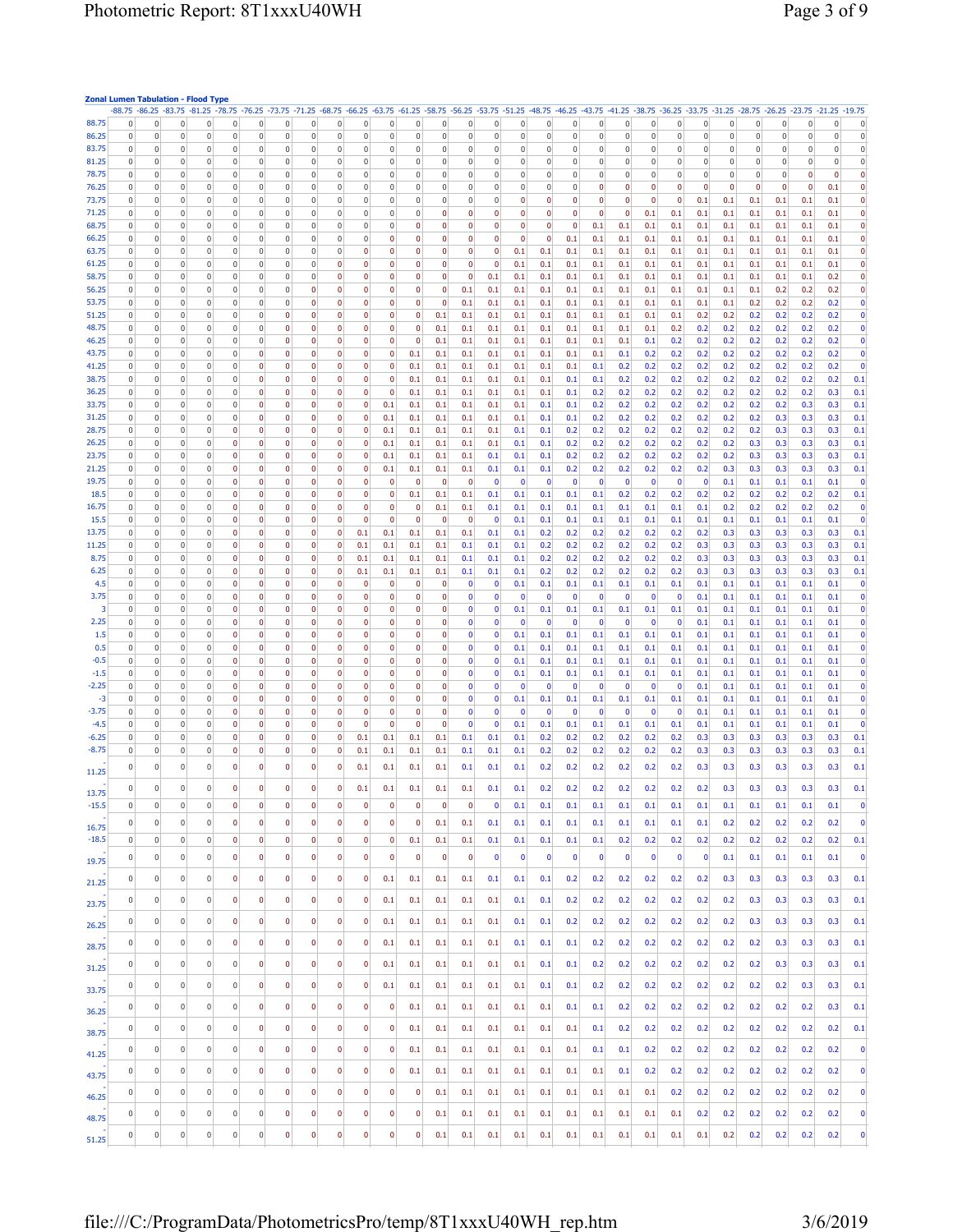| 53.75 | $\overline{0}$  |            |                |            |                |                |            |                |            |          |          | $\Omega$       | 0        | 0.1            | 0.1         | 0.1            | 0.1      | 0.1          | 0.1          | 0.1            | 0.1         | 0.1      | 0.1            | 0.1            | 0.2            | 0.2         | 0.2          | 0.2      |          |
|-------|-----------------|------------|----------------|------------|----------------|----------------|------------|----------------|------------|----------|----------|----------------|----------|----------------|-------------|----------------|----------|--------------|--------------|----------------|-------------|----------|----------------|----------------|----------------|-------------|--------------|----------|----------|
| 56.25 |                 |            |                |            |                |                |            | $\Omega$       |            |          |          | $\Omega$       |          | 0.1            | 0.1         | 0.1            | 0.1      | 0.1          | 0.1          | 0.1            | 0.1         | 0.1      | 0.1            | 0.1            | 0.1            | 0.2         | 0.2          | 0.2      | $\Omega$ |
| 58.75 | $\Omega$        |            | $\Omega$       | $\Omega$   | $\Omega$       | $\Omega$       | $\Omega$   | $\overline{0}$ | $\Omega$   | $\Omega$ | $\Omega$ | $\mathbf{0}$   | $\Omega$ | $\mathbf 0$    | 0.1         | 0.1            | 0.1      | 0.1          | 0.1          | 0.1            | 0.1         | 0.1      | 0.1            | 0.1            | 0.1            | 0.1         | 0.1          | 0.2      | n        |
| 61.25 | $\overline{0}$  | $^{\circ}$ | 0              | 0          | 0              | $\overline{0}$ | $\Omega$   | $\overline{0}$ | $\Omega$   | 0        | $\Omega$ | $\mathbf 0$    | $\Omega$ | $\mathbf{0}$   | $\mathbf 0$ | 0.1            | 0.1      | 0.1          | 0.1          | 0.1            | 0.1         | 0.1      | 0.1            | 0.1            | 0.1            | 0.1         | 0.1          | 0.1      |          |
| 63.75 | 0               |            | 0              | 0          | 0              |                | $\Omega$   | $\overline{0}$ | 0          |          | $\Omega$ | $\mathbf{0}$   | 0        | 0              | 0           | $\mathbf{0}$   | 0.1      | 0.1          | 0.1          | 0.1            | 0.1         | 0.1      | 0.1            | 0.1            | 0.1            | 0.1         | 0.1          | 0.1      | $\Omega$ |
| 66.25 | $\mathbf{0}$    |            | 0              | $^{\circ}$ | 0              | $\Omega$       | $^{\circ}$ | 0              | $^{\circ}$ | $\Omega$ | 0        | $\mathbf 0$    | $\Omega$ | $\Omega$       | 0           | $\mathbf{0}$   | $\Omega$ | 0.1          | 0.1          | 0.1            | 0.1         | 0.1      | 0.1            | 0.1            | 0.1            | 0.1         | 0.1          | 0.1      |          |
| 68.75 | 0               | $\Omega$   | $\Omega$       | $\Omega$   | $\Omega$       | $\Omega$       | $\Omega$   | 0              | $\Omega$   | $\Omega$ | $\Omega$ | $\mathbf 0$    | $\Omega$ | $\Omega$       | $\Omega$    | 0              | n        | $\mathbf{0}$ | 0.1          | 0.1            | 0.1         | 0.1      | 0.1            | 0.1            | 0.1            | 0.1         | 0.1          | 0.1      | $\Omega$ |
| 71.25 | 0               |            |                | $\Omega$   | $\Omega$       |                | $\Omega$   | 0              | $\Omega$   |          | U        | 0              | $\Omega$ |                | $\Omega$    | $\mathbf{0}$   | n        | 0            | $\Omega$     | $\mathbf 0$    | 0.1         | 0.1      | 0.1            | 0.1            | 0.1            | 0.1         | 0.1          | 0.1      | n        |
| 73.75 | $\overline{0}$  | 0          | $\overline{0}$ | 0          | $\overline{0}$ | $\overline{0}$ | $^{\circ}$ | $\overline{0}$ | 0          | 0        | 0        | $\overline{0}$ | $\Omega$ | $\overline{0}$ | 0           | $\mathbf{0}$   | $\Omega$ | $\mathbf{0}$ | $\mathbf{0}$ | 0              | $\mathbf 0$ | 0        | $\overline{0}$ | 0.1            | 0.1            | 0.1         | 0.1          | 0.1      |          |
| 76.25 | 0               |            |                | $\Omega$   |                |                | $\Omega$   | $\Omega$       |            |          |          | $^{\circ}$     |          |                | $\Omega$    | 0              |          |              | $\Omega$     | $\mathbf 0$    |             |          | $\Omega$       | 0              | $\Omega$       | $\mathbf 0$ | $\mathbf{0}$ | 0.1      | $\Omega$ |
| 78.75 | $\overline{0}$  |            | $\Omega$       | $\Omega$   | $\Omega$       | $\Omega$       | $\Omega$   | $\Omega$       | $\Omega$   | $\Omega$ | $\Omega$ | $\mathbf{0}$   | $\Omega$ | $\Omega$       | $\Omega$    | $\overline{0}$ | $\Omega$ | $\Omega$     | $\Omega$     | $\overline{0}$ | $\Omega$    | $\Omega$ | $\Omega$       | $\mathbf 0$    | $\Omega$       | $\Omega$    | $\Omega$     | $\Omega$ |          |
| 81.25 | $\mathbf 0$     |            | $\Omega$       | 0          | $\Omega$       | $\Omega$       | $\Omega$   | 0              | $\Omega$   | $\Omega$ | $\Omega$ | 0              | $\Omega$ | $\Omega$       | $\Omega$    | $\overline{0}$ | $\Omega$ | 0            | $\Omega$     | 0              | $\Omega$    | 0        | $\Omega$       | $^{\circ}$     | $\Omega$       | 0           | $\Omega$     | 0        |          |
| 83.75 | $\overline{0}$  |            |                | 0          | $\Omega$       |                | $\Omega$   | $\overline{0}$ | $\Omega$   |          | 0        | $\overline{0}$ | $\Omega$ | $\Omega$       | $\Omega$    | $\overline{0}$ | $\Omega$ | 0            | $\Omega$     | $\overline{0}$ | $\Omega$    | $\Omega$ | $\Omega$       | $\overline{0}$ | $\Omega$       | $\Omega$    | $\Omega$     | $\Omega$ |          |
| 86.25 | $\overline{0}$  |            | $\Omega$       | $\Omega$   | 0              | $\Omega$       | $\Omega$   | $\overline{0}$ | $\Omega$   | $\Omega$ | $\Omega$ | $\overline{0}$ | $\Omega$ | $\Omega$       | $\Omega$    | $\overline{0}$ | $\Omega$ | 0            | $\Omega$     | $\overline{0}$ | $\Omega$    | $\Omega$ | $\Omega$       | $^{\circ}$     | $\overline{0}$ | $\Omega$    | $\Omega$     | $\Omega$ |          |
| 88.75 | $\Omega$        |            |                |            |                |                |            |                |            |          |          |                |          |                |             |                |          |              |              |                |             |          |                | $\Omega$       |                |             |              | $\Omega$ |          |
|       | Maximum Im: 0.4 |            |                |            |                |                |            |                |            |          |          |                |          |                |             |                |          |              |              |                |             |          |                |                |                |             |              |          |          |

Maximum lm: 0.4 Field lm: 566.8 Total lm: 574.8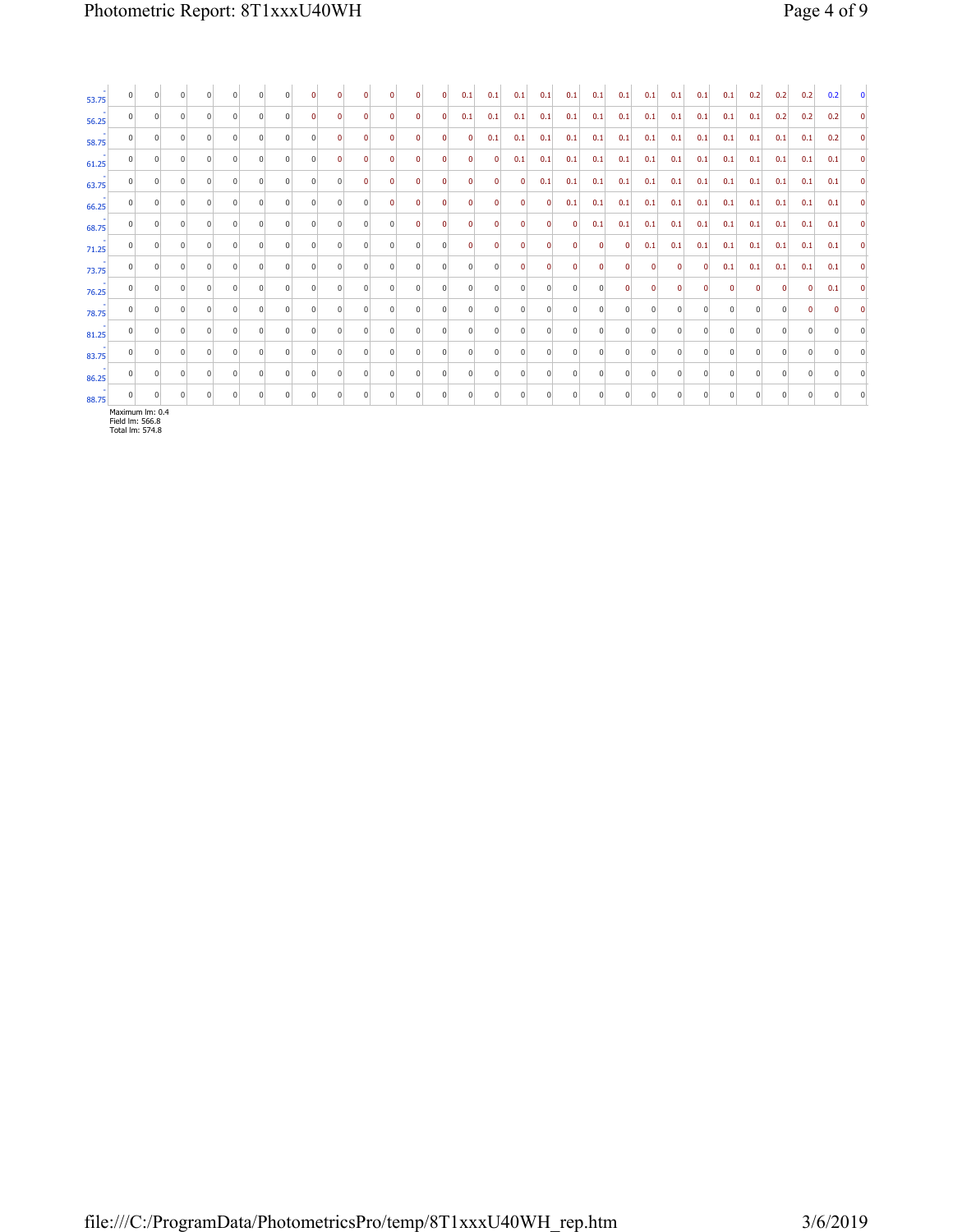| 0<br>198<br>198 198<br>198 198<br>198<br>198<br>198<br>1<br>199<br>198<br>198<br>198<br>198<br>198<br>198<br>198<br>2<br>199<br>198<br>198<br>198<br>198<br>198<br>198<br>198<br>3<br>199<br>198<br>198<br>198<br>197<br>198<br>198<br>198<br>4<br>198<br>198<br>198<br>197<br>197<br>197<br>198<br>198<br>5<br>198<br>198<br>197<br>197<br>197<br>197<br>197<br>197<br>6<br>198<br>197<br>197<br>197<br>197<br>197<br>197<br>197<br>197<br>197<br>197<br>7<br>197<br>197<br>196<br>196<br>197<br>8<br>197<br>196<br>196<br>196<br>196<br>196<br>196<br>196<br>9<br>197<br>196<br>196<br>196<br>195<br>196<br>196<br>196<br>10<br>196<br>195<br>195<br>195<br>195<br>195<br>195<br>195<br>11<br>195<br>195<br>194<br>194<br>194<br>194<br>195<br>195<br>12<br>195<br>194<br>194<br>194<br>194<br>194<br>194<br>194<br>13<br>194<br>193<br>193<br>193<br>193<br>193<br>193<br>193<br>14<br>193<br>193<br>192<br>192<br>192<br>192<br>192<br>192<br>15<br>192<br>191<br>191<br>192<br>191<br>191<br>191<br>191<br>16<br>191<br>191<br>190<br>190<br>190<br>190<br>190<br>190<br>17<br>190<br>189<br>190<br>189<br>189<br>189<br>189<br>189<br>18<br>189<br>189<br>188<br>188<br>188<br>188<br>188<br>188<br>19<br>188<br>187<br>187<br>187<br>188<br>187<br>187<br>187<br>20<br>187<br>186<br>186<br>186<br>186<br>186<br>186<br>186<br>21<br>185<br>185<br>185<br>185<br>184<br>185<br>184<br>185<br>22<br>184<br>183<br>183<br>184<br>183<br>183<br>183<br>183<br>23<br>182<br>182<br>182<br>182<br>182<br>182<br>182<br>182<br>24<br>181<br>181<br>181<br>180<br>180<br>180<br>180<br>180<br>25<br>179<br>179<br>179<br>179<br>179<br>179<br>179<br>179<br>26<br>178<br>178<br>177<br>177<br>177<br>177<br>177<br>177<br>27<br>176<br>176<br>176<br>176<br>175<br>176<br>175<br>176<br>28<br>174<br>175<br>174<br>174<br>174<br>174<br>174<br>174<br>29<br>173<br>173<br>172<br>172<br>172<br>172<br>172<br>172<br>30<br>171<br>171<br>170<br>170<br>170<br>170<br>170<br>170<br>31<br>169<br>169<br>169<br>168<br>168<br>168<br>168<br>168<br>32<br>167<br>167<br>167<br>167<br>166<br>166<br>166<br>166<br>33<br>165<br>165<br>165<br>164<br>164<br>165<br>164<br>164<br>34<br>163<br>163<br>163<br>163<br>162<br>162<br>162<br>162<br>35<br>161<br>161<br>161<br>160<br>160<br>160<br>160<br>160<br>36<br>159<br>159<br>158<br>158<br>158<br>158<br>158<br>158<br>37<br>156<br>157<br>156<br>156<br>156<br>156<br>156<br>156<br>38<br>154<br>154<br>154<br>153<br>154<br>153<br>153<br>153<br>39<br>152<br>152<br>152<br>151<br>151<br>151<br>151<br>151<br>40<br>149<br>150<br>149<br>149<br>149<br>148<br>149<br>149<br>41<br>147<br>147<br>147<br>147<br>146<br>146<br>146<br>146<br>42<br>144<br>145<br>144<br>144<br>144<br>144<br>144<br>144<br>43<br>142<br>142<br>142<br>141<br>141<br>141<br>141<br>141<br>44<br>139<br>139<br>139<br>139<br>138<br>139<br>138<br>138<br>45<br>137<br>137<br>137<br>136<br>136<br>136<br>136<br>136<br>46<br>134<br>134<br>134<br>133<br>133<br>133<br>133<br>133<br>47<br>131<br>131<br>131<br>131<br>130<br>130<br>130<br>130<br>48<br>128<br>129<br>128<br>128<br>128<br>127<br>128<br>127<br>49<br>125<br>126<br>125<br>125<br>125<br>125<br>124<br>124<br>50<br>123<br>123<br>123<br>122<br>122<br>121<br>122<br>122<br>51<br>120<br>120<br>120<br>119<br>119<br>119<br>118<br>119<br>52<br>117<br>116<br><u>117</u><br>116<br>116<br>116<br>116<br>116<br>53<br>114<br>113<br>114<br>113<br>113<br>113<br>112<br>112<br>54<br>110<br>109<br>111<br>109<br>109<br>110<br>110<br>110<br>55<br>106<br>106<br>107<br>107<br>107<br>107<br>106<br>106<br>56<br>102<br>104<br>102<br>104<br>104<br>103<br>103<br>103<br>57<br>98<br>99<br>101<br>101<br>100<br>100<br>100<br>100<br>58<br>93<br>96<br>98<br>97<br>97<br>97<br>97<br>97<br>59<br>95<br>93<br>90<br>92<br>94<br>94<br>94<br>93<br>60<br>90<br>86<br>89<br>91<br>91<br>90<br>90<br>90<br>61<br>83<br>86<br>88<br>87<br>87<br>87<br>86<br>86<br>62<br>80<br>82<br>84<br>84<br>84<br>83<br>83<br>83<br>63<br>77<br>79<br>81<br>81<br>80<br>80<br>80<br>79<br>64<br>74<br>75<br>77<br>77<br>76<br>76<br>77<br>76<br>65<br>71<br>72<br>74<br>73<br>73<br>73<br>72<br>72<br>66<br>68<br>68<br>70<br>70<br>70<br>69<br>69<br>69<br>67<br>65<br>65<br>67<br>66<br>66<br>66<br>65<br>65<br>68<br>62<br>61<br>63<br>63<br>62<br>62<br>62<br>61<br>69<br>59<br>58<br>59<br>59<br>59<br>58<br>58<br>58<br>70<br>55<br>54<br>56<br>56<br>55<br>55<br>54<br>54<br>71<br>51<br>51<br>52<br>52<br>51<br>51<br>51<br>51<br>72<br>47<br>49<br>47<br>49<br>48<br>48<br>48<br>47<br>73<br>43<br>44<br>46<br>45<br>45<br>44<br>44<br>44<br>74<br>40<br>42<br>42<br>41<br>41<br>40<br>40<br>38<br>75<br>37<br>34<br>38<br>38<br>38<br>37<br>37<br>37<br>76<br>30<br>33<br>35<br>35<br>34<br>34<br>33<br>33<br>77<br>29<br>31<br>31<br>31<br>30<br>30<br>26<br>30<br>78<br>22<br>25<br>28<br>28<br>27<br>27<br>26<br>26 |    |    | Candela Table - Type C |    |      |    |       |     |       |            |
|-------------------------------------------------------------------------------------------------------------------------------------------------------------------------------------------------------------------------------------------------------------------------------------------------------------------------------------------------------------------------------------------------------------------------------------------------------------------------------------------------------------------------------------------------------------------------------------------------------------------------------------------------------------------------------------------------------------------------------------------------------------------------------------------------------------------------------------------------------------------------------------------------------------------------------------------------------------------------------------------------------------------------------------------------------------------------------------------------------------------------------------------------------------------------------------------------------------------------------------------------------------------------------------------------------------------------------------------------------------------------------------------------------------------------------------------------------------------------------------------------------------------------------------------------------------------------------------------------------------------------------------------------------------------------------------------------------------------------------------------------------------------------------------------------------------------------------------------------------------------------------------------------------------------------------------------------------------------------------------------------------------------------------------------------------------------------------------------------------------------------------------------------------------------------------------------------------------------------------------------------------------------------------------------------------------------------------------------------------------------------------------------------------------------------------------------------------------------------------------------------------------------------------------------------------------------------------------------------------------------------------------------------------------------------------------------------------------------------------------------------------------------------------------------------------------------------------------------------------------------------------------------------------------------------------------------------------------------------------------------------------------------------------------------------------------------------------------------------------------------------------------------------------------------------------------------------------------------------------------------------------------------------------------------------------------------------------------------------------------------------------------------------------------------------------------------------------------------------------------------------------------------------------------------------------------------------------------------------------------------------------------------------------------------------------------------------------------------------------------------------------------------------------------------------------------------------------------------------------------------------------------------------------------------------------------------------------------------------------------------------------------------------------------------------------------------------------------------------------------------------------------------------------------------------------------------------------------------------------------------------------------------------------------------------------------------------------------------------------------------------------------------------------------------------------------------------------------------------------------------------------------------------------------------------------------------------------------------------------------------------------------------------------------------------------------------------------------------------------------------------------------------------------------------------------------------------------------------------------------------------------------------------------------|----|----|------------------------|----|------|----|-------|-----|-------|------------|
|                                                                                                                                                                                                                                                                                                                                                                                                                                                                                                                                                                                                                                                                                                                                                                                                                                                                                                                                                                                                                                                                                                                                                                                                                                                                                                                                                                                                                                                                                                                                                                                                                                                                                                                                                                                                                                                                                                                                                                                                                                                                                                                                                                                                                                                                                                                                                                                                                                                                                                                                                                                                                                                                                                                                                                                                                                                                                                                                                                                                                                                                                                                                                                                                                                                                                                                                                                                                                                                                                                                                                                                                                                                                                                                                                                                                                                                                                                                                                                                                                                                                                                                                                                                                                                                                                                                                                                                                                                                                                                                                                                                                                                                                                                                                                                                                                                                                                                             |    | 0  | 22.5                   | 45 | 67.5 | 90 | 112.5 | 135 | 157.5 | 180        |
|                                                                                                                                                                                                                                                                                                                                                                                                                                                                                                                                                                                                                                                                                                                                                                                                                                                                                                                                                                                                                                                                                                                                                                                                                                                                                                                                                                                                                                                                                                                                                                                                                                                                                                                                                                                                                                                                                                                                                                                                                                                                                                                                                                                                                                                                                                                                                                                                                                                                                                                                                                                                                                                                                                                                                                                                                                                                                                                                                                                                                                                                                                                                                                                                                                                                                                                                                                                                                                                                                                                                                                                                                                                                                                                                                                                                                                                                                                                                                                                                                                                                                                                                                                                                                                                                                                                                                                                                                                                                                                                                                                                                                                                                                                                                                                                                                                                                                                             |    |    |                        |    |      |    |       |     |       | 198        |
|                                                                                                                                                                                                                                                                                                                                                                                                                                                                                                                                                                                                                                                                                                                                                                                                                                                                                                                                                                                                                                                                                                                                                                                                                                                                                                                                                                                                                                                                                                                                                                                                                                                                                                                                                                                                                                                                                                                                                                                                                                                                                                                                                                                                                                                                                                                                                                                                                                                                                                                                                                                                                                                                                                                                                                                                                                                                                                                                                                                                                                                                                                                                                                                                                                                                                                                                                                                                                                                                                                                                                                                                                                                                                                                                                                                                                                                                                                                                                                                                                                                                                                                                                                                                                                                                                                                                                                                                                                                                                                                                                                                                                                                                                                                                                                                                                                                                                                             |    |    |                        |    |      |    |       |     |       | 199        |
|                                                                                                                                                                                                                                                                                                                                                                                                                                                                                                                                                                                                                                                                                                                                                                                                                                                                                                                                                                                                                                                                                                                                                                                                                                                                                                                                                                                                                                                                                                                                                                                                                                                                                                                                                                                                                                                                                                                                                                                                                                                                                                                                                                                                                                                                                                                                                                                                                                                                                                                                                                                                                                                                                                                                                                                                                                                                                                                                                                                                                                                                                                                                                                                                                                                                                                                                                                                                                                                                                                                                                                                                                                                                                                                                                                                                                                                                                                                                                                                                                                                                                                                                                                                                                                                                                                                                                                                                                                                                                                                                                                                                                                                                                                                                                                                                                                                                                                             |    |    |                        |    |      |    |       |     |       | 199        |
|                                                                                                                                                                                                                                                                                                                                                                                                                                                                                                                                                                                                                                                                                                                                                                                                                                                                                                                                                                                                                                                                                                                                                                                                                                                                                                                                                                                                                                                                                                                                                                                                                                                                                                                                                                                                                                                                                                                                                                                                                                                                                                                                                                                                                                                                                                                                                                                                                                                                                                                                                                                                                                                                                                                                                                                                                                                                                                                                                                                                                                                                                                                                                                                                                                                                                                                                                                                                                                                                                                                                                                                                                                                                                                                                                                                                                                                                                                                                                                                                                                                                                                                                                                                                                                                                                                                                                                                                                                                                                                                                                                                                                                                                                                                                                                                                                                                                                                             |    |    |                        |    |      |    |       |     |       | 198<br>198 |
|                                                                                                                                                                                                                                                                                                                                                                                                                                                                                                                                                                                                                                                                                                                                                                                                                                                                                                                                                                                                                                                                                                                                                                                                                                                                                                                                                                                                                                                                                                                                                                                                                                                                                                                                                                                                                                                                                                                                                                                                                                                                                                                                                                                                                                                                                                                                                                                                                                                                                                                                                                                                                                                                                                                                                                                                                                                                                                                                                                                                                                                                                                                                                                                                                                                                                                                                                                                                                                                                                                                                                                                                                                                                                                                                                                                                                                                                                                                                                                                                                                                                                                                                                                                                                                                                                                                                                                                                                                                                                                                                                                                                                                                                                                                                                                                                                                                                                                             |    |    |                        |    |      |    |       |     |       | 198        |
|                                                                                                                                                                                                                                                                                                                                                                                                                                                                                                                                                                                                                                                                                                                                                                                                                                                                                                                                                                                                                                                                                                                                                                                                                                                                                                                                                                                                                                                                                                                                                                                                                                                                                                                                                                                                                                                                                                                                                                                                                                                                                                                                                                                                                                                                                                                                                                                                                                                                                                                                                                                                                                                                                                                                                                                                                                                                                                                                                                                                                                                                                                                                                                                                                                                                                                                                                                                                                                                                                                                                                                                                                                                                                                                                                                                                                                                                                                                                                                                                                                                                                                                                                                                                                                                                                                                                                                                                                                                                                                                                                                                                                                                                                                                                                                                                                                                                                                             |    |    |                        |    |      |    |       |     |       | 198        |
|                                                                                                                                                                                                                                                                                                                                                                                                                                                                                                                                                                                                                                                                                                                                                                                                                                                                                                                                                                                                                                                                                                                                                                                                                                                                                                                                                                                                                                                                                                                                                                                                                                                                                                                                                                                                                                                                                                                                                                                                                                                                                                                                                                                                                                                                                                                                                                                                                                                                                                                                                                                                                                                                                                                                                                                                                                                                                                                                                                                                                                                                                                                                                                                                                                                                                                                                                                                                                                                                                                                                                                                                                                                                                                                                                                                                                                                                                                                                                                                                                                                                                                                                                                                                                                                                                                                                                                                                                                                                                                                                                                                                                                                                                                                                                                                                                                                                                                             |    |    |                        |    |      |    |       |     |       | 197        |
|                                                                                                                                                                                                                                                                                                                                                                                                                                                                                                                                                                                                                                                                                                                                                                                                                                                                                                                                                                                                                                                                                                                                                                                                                                                                                                                                                                                                                                                                                                                                                                                                                                                                                                                                                                                                                                                                                                                                                                                                                                                                                                                                                                                                                                                                                                                                                                                                                                                                                                                                                                                                                                                                                                                                                                                                                                                                                                                                                                                                                                                                                                                                                                                                                                                                                                                                                                                                                                                                                                                                                                                                                                                                                                                                                                                                                                                                                                                                                                                                                                                                                                                                                                                                                                                                                                                                                                                                                                                                                                                                                                                                                                                                                                                                                                                                                                                                                                             |    |    |                        |    |      |    |       |     |       | 197        |
|                                                                                                                                                                                                                                                                                                                                                                                                                                                                                                                                                                                                                                                                                                                                                                                                                                                                                                                                                                                                                                                                                                                                                                                                                                                                                                                                                                                                                                                                                                                                                                                                                                                                                                                                                                                                                                                                                                                                                                                                                                                                                                                                                                                                                                                                                                                                                                                                                                                                                                                                                                                                                                                                                                                                                                                                                                                                                                                                                                                                                                                                                                                                                                                                                                                                                                                                                                                                                                                                                                                                                                                                                                                                                                                                                                                                                                                                                                                                                                                                                                                                                                                                                                                                                                                                                                                                                                                                                                                                                                                                                                                                                                                                                                                                                                                                                                                                                                             |    |    |                        |    |      |    |       |     |       | 196        |
|                                                                                                                                                                                                                                                                                                                                                                                                                                                                                                                                                                                                                                                                                                                                                                                                                                                                                                                                                                                                                                                                                                                                                                                                                                                                                                                                                                                                                                                                                                                                                                                                                                                                                                                                                                                                                                                                                                                                                                                                                                                                                                                                                                                                                                                                                                                                                                                                                                                                                                                                                                                                                                                                                                                                                                                                                                                                                                                                                                                                                                                                                                                                                                                                                                                                                                                                                                                                                                                                                                                                                                                                                                                                                                                                                                                                                                                                                                                                                                                                                                                                                                                                                                                                                                                                                                                                                                                                                                                                                                                                                                                                                                                                                                                                                                                                                                                                                                             |    |    |                        |    |      |    |       |     |       | 196        |
|                                                                                                                                                                                                                                                                                                                                                                                                                                                                                                                                                                                                                                                                                                                                                                                                                                                                                                                                                                                                                                                                                                                                                                                                                                                                                                                                                                                                                                                                                                                                                                                                                                                                                                                                                                                                                                                                                                                                                                                                                                                                                                                                                                                                                                                                                                                                                                                                                                                                                                                                                                                                                                                                                                                                                                                                                                                                                                                                                                                                                                                                                                                                                                                                                                                                                                                                                                                                                                                                                                                                                                                                                                                                                                                                                                                                                                                                                                                                                                                                                                                                                                                                                                                                                                                                                                                                                                                                                                                                                                                                                                                                                                                                                                                                                                                                                                                                                                             |    |    |                        |    |      |    |       |     |       | 195        |
|                                                                                                                                                                                                                                                                                                                                                                                                                                                                                                                                                                                                                                                                                                                                                                                                                                                                                                                                                                                                                                                                                                                                                                                                                                                                                                                                                                                                                                                                                                                                                                                                                                                                                                                                                                                                                                                                                                                                                                                                                                                                                                                                                                                                                                                                                                                                                                                                                                                                                                                                                                                                                                                                                                                                                                                                                                                                                                                                                                                                                                                                                                                                                                                                                                                                                                                                                                                                                                                                                                                                                                                                                                                                                                                                                                                                                                                                                                                                                                                                                                                                                                                                                                                                                                                                                                                                                                                                                                                                                                                                                                                                                                                                                                                                                                                                                                                                                                             |    |    |                        |    |      |    |       |     |       | 195        |
|                                                                                                                                                                                                                                                                                                                                                                                                                                                                                                                                                                                                                                                                                                                                                                                                                                                                                                                                                                                                                                                                                                                                                                                                                                                                                                                                                                                                                                                                                                                                                                                                                                                                                                                                                                                                                                                                                                                                                                                                                                                                                                                                                                                                                                                                                                                                                                                                                                                                                                                                                                                                                                                                                                                                                                                                                                                                                                                                                                                                                                                                                                                                                                                                                                                                                                                                                                                                                                                                                                                                                                                                                                                                                                                                                                                                                                                                                                                                                                                                                                                                                                                                                                                                                                                                                                                                                                                                                                                                                                                                                                                                                                                                                                                                                                                                                                                                                                             |    |    |                        |    |      |    |       |     |       | 194        |
|                                                                                                                                                                                                                                                                                                                                                                                                                                                                                                                                                                                                                                                                                                                                                                                                                                                                                                                                                                                                                                                                                                                                                                                                                                                                                                                                                                                                                                                                                                                                                                                                                                                                                                                                                                                                                                                                                                                                                                                                                                                                                                                                                                                                                                                                                                                                                                                                                                                                                                                                                                                                                                                                                                                                                                                                                                                                                                                                                                                                                                                                                                                                                                                                                                                                                                                                                                                                                                                                                                                                                                                                                                                                                                                                                                                                                                                                                                                                                                                                                                                                                                                                                                                                                                                                                                                                                                                                                                                                                                                                                                                                                                                                                                                                                                                                                                                                                                             |    |    |                        |    |      |    |       |     |       | 193        |
|                                                                                                                                                                                                                                                                                                                                                                                                                                                                                                                                                                                                                                                                                                                                                                                                                                                                                                                                                                                                                                                                                                                                                                                                                                                                                                                                                                                                                                                                                                                                                                                                                                                                                                                                                                                                                                                                                                                                                                                                                                                                                                                                                                                                                                                                                                                                                                                                                                                                                                                                                                                                                                                                                                                                                                                                                                                                                                                                                                                                                                                                                                                                                                                                                                                                                                                                                                                                                                                                                                                                                                                                                                                                                                                                                                                                                                                                                                                                                                                                                                                                                                                                                                                                                                                                                                                                                                                                                                                                                                                                                                                                                                                                                                                                                                                                                                                                                                             |    |    |                        |    |      |    |       |     |       | 192        |
|                                                                                                                                                                                                                                                                                                                                                                                                                                                                                                                                                                                                                                                                                                                                                                                                                                                                                                                                                                                                                                                                                                                                                                                                                                                                                                                                                                                                                                                                                                                                                                                                                                                                                                                                                                                                                                                                                                                                                                                                                                                                                                                                                                                                                                                                                                                                                                                                                                                                                                                                                                                                                                                                                                                                                                                                                                                                                                                                                                                                                                                                                                                                                                                                                                                                                                                                                                                                                                                                                                                                                                                                                                                                                                                                                                                                                                                                                                                                                                                                                                                                                                                                                                                                                                                                                                                                                                                                                                                                                                                                                                                                                                                                                                                                                                                                                                                                                                             |    |    |                        |    |      |    |       |     |       | 191        |
|                                                                                                                                                                                                                                                                                                                                                                                                                                                                                                                                                                                                                                                                                                                                                                                                                                                                                                                                                                                                                                                                                                                                                                                                                                                                                                                                                                                                                                                                                                                                                                                                                                                                                                                                                                                                                                                                                                                                                                                                                                                                                                                                                                                                                                                                                                                                                                                                                                                                                                                                                                                                                                                                                                                                                                                                                                                                                                                                                                                                                                                                                                                                                                                                                                                                                                                                                                                                                                                                                                                                                                                                                                                                                                                                                                                                                                                                                                                                                                                                                                                                                                                                                                                                                                                                                                                                                                                                                                                                                                                                                                                                                                                                                                                                                                                                                                                                                                             |    |    |                        |    |      |    |       |     |       | 190        |
|                                                                                                                                                                                                                                                                                                                                                                                                                                                                                                                                                                                                                                                                                                                                                                                                                                                                                                                                                                                                                                                                                                                                                                                                                                                                                                                                                                                                                                                                                                                                                                                                                                                                                                                                                                                                                                                                                                                                                                                                                                                                                                                                                                                                                                                                                                                                                                                                                                                                                                                                                                                                                                                                                                                                                                                                                                                                                                                                                                                                                                                                                                                                                                                                                                                                                                                                                                                                                                                                                                                                                                                                                                                                                                                                                                                                                                                                                                                                                                                                                                                                                                                                                                                                                                                                                                                                                                                                                                                                                                                                                                                                                                                                                                                                                                                                                                                                                                             |    |    |                        |    |      |    |       |     |       | 189        |
|                                                                                                                                                                                                                                                                                                                                                                                                                                                                                                                                                                                                                                                                                                                                                                                                                                                                                                                                                                                                                                                                                                                                                                                                                                                                                                                                                                                                                                                                                                                                                                                                                                                                                                                                                                                                                                                                                                                                                                                                                                                                                                                                                                                                                                                                                                                                                                                                                                                                                                                                                                                                                                                                                                                                                                                                                                                                                                                                                                                                                                                                                                                                                                                                                                                                                                                                                                                                                                                                                                                                                                                                                                                                                                                                                                                                                                                                                                                                                                                                                                                                                                                                                                                                                                                                                                                                                                                                                                                                                                                                                                                                                                                                                                                                                                                                                                                                                                             |    |    |                        |    |      |    |       |     |       | 188        |
|                                                                                                                                                                                                                                                                                                                                                                                                                                                                                                                                                                                                                                                                                                                                                                                                                                                                                                                                                                                                                                                                                                                                                                                                                                                                                                                                                                                                                                                                                                                                                                                                                                                                                                                                                                                                                                                                                                                                                                                                                                                                                                                                                                                                                                                                                                                                                                                                                                                                                                                                                                                                                                                                                                                                                                                                                                                                                                                                                                                                                                                                                                                                                                                                                                                                                                                                                                                                                                                                                                                                                                                                                                                                                                                                                                                                                                                                                                                                                                                                                                                                                                                                                                                                                                                                                                                                                                                                                                                                                                                                                                                                                                                                                                                                                                                                                                                                                                             |    |    |                        |    |      |    |       |     |       | 187        |
|                                                                                                                                                                                                                                                                                                                                                                                                                                                                                                                                                                                                                                                                                                                                                                                                                                                                                                                                                                                                                                                                                                                                                                                                                                                                                                                                                                                                                                                                                                                                                                                                                                                                                                                                                                                                                                                                                                                                                                                                                                                                                                                                                                                                                                                                                                                                                                                                                                                                                                                                                                                                                                                                                                                                                                                                                                                                                                                                                                                                                                                                                                                                                                                                                                                                                                                                                                                                                                                                                                                                                                                                                                                                                                                                                                                                                                                                                                                                                                                                                                                                                                                                                                                                                                                                                                                                                                                                                                                                                                                                                                                                                                                                                                                                                                                                                                                                                                             |    |    |                        |    |      |    |       |     |       | 185        |
|                                                                                                                                                                                                                                                                                                                                                                                                                                                                                                                                                                                                                                                                                                                                                                                                                                                                                                                                                                                                                                                                                                                                                                                                                                                                                                                                                                                                                                                                                                                                                                                                                                                                                                                                                                                                                                                                                                                                                                                                                                                                                                                                                                                                                                                                                                                                                                                                                                                                                                                                                                                                                                                                                                                                                                                                                                                                                                                                                                                                                                                                                                                                                                                                                                                                                                                                                                                                                                                                                                                                                                                                                                                                                                                                                                                                                                                                                                                                                                                                                                                                                                                                                                                                                                                                                                                                                                                                                                                                                                                                                                                                                                                                                                                                                                                                                                                                                                             |    |    |                        |    |      |    |       |     |       | 184<br>183 |
|                                                                                                                                                                                                                                                                                                                                                                                                                                                                                                                                                                                                                                                                                                                                                                                                                                                                                                                                                                                                                                                                                                                                                                                                                                                                                                                                                                                                                                                                                                                                                                                                                                                                                                                                                                                                                                                                                                                                                                                                                                                                                                                                                                                                                                                                                                                                                                                                                                                                                                                                                                                                                                                                                                                                                                                                                                                                                                                                                                                                                                                                                                                                                                                                                                                                                                                                                                                                                                                                                                                                                                                                                                                                                                                                                                                                                                                                                                                                                                                                                                                                                                                                                                                                                                                                                                                                                                                                                                                                                                                                                                                                                                                                                                                                                                                                                                                                                                             |    |    |                        |    |      |    |       |     |       |            |
|                                                                                                                                                                                                                                                                                                                                                                                                                                                                                                                                                                                                                                                                                                                                                                                                                                                                                                                                                                                                                                                                                                                                                                                                                                                                                                                                                                                                                                                                                                                                                                                                                                                                                                                                                                                                                                                                                                                                                                                                                                                                                                                                                                                                                                                                                                                                                                                                                                                                                                                                                                                                                                                                                                                                                                                                                                                                                                                                                                                                                                                                                                                                                                                                                                                                                                                                                                                                                                                                                                                                                                                                                                                                                                                                                                                                                                                                                                                                                                                                                                                                                                                                                                                                                                                                                                                                                                                                                                                                                                                                                                                                                                                                                                                                                                                                                                                                                                             |    |    |                        |    |      |    |       |     |       | 181<br>180 |
|                                                                                                                                                                                                                                                                                                                                                                                                                                                                                                                                                                                                                                                                                                                                                                                                                                                                                                                                                                                                                                                                                                                                                                                                                                                                                                                                                                                                                                                                                                                                                                                                                                                                                                                                                                                                                                                                                                                                                                                                                                                                                                                                                                                                                                                                                                                                                                                                                                                                                                                                                                                                                                                                                                                                                                                                                                                                                                                                                                                                                                                                                                                                                                                                                                                                                                                                                                                                                                                                                                                                                                                                                                                                                                                                                                                                                                                                                                                                                                                                                                                                                                                                                                                                                                                                                                                                                                                                                                                                                                                                                                                                                                                                                                                                                                                                                                                                                                             |    |    |                        |    |      |    |       |     |       | 178        |
|                                                                                                                                                                                                                                                                                                                                                                                                                                                                                                                                                                                                                                                                                                                                                                                                                                                                                                                                                                                                                                                                                                                                                                                                                                                                                                                                                                                                                                                                                                                                                                                                                                                                                                                                                                                                                                                                                                                                                                                                                                                                                                                                                                                                                                                                                                                                                                                                                                                                                                                                                                                                                                                                                                                                                                                                                                                                                                                                                                                                                                                                                                                                                                                                                                                                                                                                                                                                                                                                                                                                                                                                                                                                                                                                                                                                                                                                                                                                                                                                                                                                                                                                                                                                                                                                                                                                                                                                                                                                                                                                                                                                                                                                                                                                                                                                                                                                                                             |    |    |                        |    |      |    |       |     |       | 176        |
|                                                                                                                                                                                                                                                                                                                                                                                                                                                                                                                                                                                                                                                                                                                                                                                                                                                                                                                                                                                                                                                                                                                                                                                                                                                                                                                                                                                                                                                                                                                                                                                                                                                                                                                                                                                                                                                                                                                                                                                                                                                                                                                                                                                                                                                                                                                                                                                                                                                                                                                                                                                                                                                                                                                                                                                                                                                                                                                                                                                                                                                                                                                                                                                                                                                                                                                                                                                                                                                                                                                                                                                                                                                                                                                                                                                                                                                                                                                                                                                                                                                                                                                                                                                                                                                                                                                                                                                                                                                                                                                                                                                                                                                                                                                                                                                                                                                                                                             |    |    |                        |    |      |    |       |     |       | 175        |
|                                                                                                                                                                                                                                                                                                                                                                                                                                                                                                                                                                                                                                                                                                                                                                                                                                                                                                                                                                                                                                                                                                                                                                                                                                                                                                                                                                                                                                                                                                                                                                                                                                                                                                                                                                                                                                                                                                                                                                                                                                                                                                                                                                                                                                                                                                                                                                                                                                                                                                                                                                                                                                                                                                                                                                                                                                                                                                                                                                                                                                                                                                                                                                                                                                                                                                                                                                                                                                                                                                                                                                                                                                                                                                                                                                                                                                                                                                                                                                                                                                                                                                                                                                                                                                                                                                                                                                                                                                                                                                                                                                                                                                                                                                                                                                                                                                                                                                             |    |    |                        |    |      |    |       |     |       | 173        |
|                                                                                                                                                                                                                                                                                                                                                                                                                                                                                                                                                                                                                                                                                                                                                                                                                                                                                                                                                                                                                                                                                                                                                                                                                                                                                                                                                                                                                                                                                                                                                                                                                                                                                                                                                                                                                                                                                                                                                                                                                                                                                                                                                                                                                                                                                                                                                                                                                                                                                                                                                                                                                                                                                                                                                                                                                                                                                                                                                                                                                                                                                                                                                                                                                                                                                                                                                                                                                                                                                                                                                                                                                                                                                                                                                                                                                                                                                                                                                                                                                                                                                                                                                                                                                                                                                                                                                                                                                                                                                                                                                                                                                                                                                                                                                                                                                                                                                                             |    |    |                        |    |      |    |       |     |       | 171        |
|                                                                                                                                                                                                                                                                                                                                                                                                                                                                                                                                                                                                                                                                                                                                                                                                                                                                                                                                                                                                                                                                                                                                                                                                                                                                                                                                                                                                                                                                                                                                                                                                                                                                                                                                                                                                                                                                                                                                                                                                                                                                                                                                                                                                                                                                                                                                                                                                                                                                                                                                                                                                                                                                                                                                                                                                                                                                                                                                                                                                                                                                                                                                                                                                                                                                                                                                                                                                                                                                                                                                                                                                                                                                                                                                                                                                                                                                                                                                                                                                                                                                                                                                                                                                                                                                                                                                                                                                                                                                                                                                                                                                                                                                                                                                                                                                                                                                                                             |    |    |                        |    |      |    |       |     |       | 169        |
|                                                                                                                                                                                                                                                                                                                                                                                                                                                                                                                                                                                                                                                                                                                                                                                                                                                                                                                                                                                                                                                                                                                                                                                                                                                                                                                                                                                                                                                                                                                                                                                                                                                                                                                                                                                                                                                                                                                                                                                                                                                                                                                                                                                                                                                                                                                                                                                                                                                                                                                                                                                                                                                                                                                                                                                                                                                                                                                                                                                                                                                                                                                                                                                                                                                                                                                                                                                                                                                                                                                                                                                                                                                                                                                                                                                                                                                                                                                                                                                                                                                                                                                                                                                                                                                                                                                                                                                                                                                                                                                                                                                                                                                                                                                                                                                                                                                                                                             |    |    |                        |    |      |    |       |     |       | 167        |
|                                                                                                                                                                                                                                                                                                                                                                                                                                                                                                                                                                                                                                                                                                                                                                                                                                                                                                                                                                                                                                                                                                                                                                                                                                                                                                                                                                                                                                                                                                                                                                                                                                                                                                                                                                                                                                                                                                                                                                                                                                                                                                                                                                                                                                                                                                                                                                                                                                                                                                                                                                                                                                                                                                                                                                                                                                                                                                                                                                                                                                                                                                                                                                                                                                                                                                                                                                                                                                                                                                                                                                                                                                                                                                                                                                                                                                                                                                                                                                                                                                                                                                                                                                                                                                                                                                                                                                                                                                                                                                                                                                                                                                                                                                                                                                                                                                                                                                             |    |    |                        |    |      |    |       |     |       | 165        |
|                                                                                                                                                                                                                                                                                                                                                                                                                                                                                                                                                                                                                                                                                                                                                                                                                                                                                                                                                                                                                                                                                                                                                                                                                                                                                                                                                                                                                                                                                                                                                                                                                                                                                                                                                                                                                                                                                                                                                                                                                                                                                                                                                                                                                                                                                                                                                                                                                                                                                                                                                                                                                                                                                                                                                                                                                                                                                                                                                                                                                                                                                                                                                                                                                                                                                                                                                                                                                                                                                                                                                                                                                                                                                                                                                                                                                                                                                                                                                                                                                                                                                                                                                                                                                                                                                                                                                                                                                                                                                                                                                                                                                                                                                                                                                                                                                                                                                                             |    |    |                        |    |      |    |       |     |       | 163        |
|                                                                                                                                                                                                                                                                                                                                                                                                                                                                                                                                                                                                                                                                                                                                                                                                                                                                                                                                                                                                                                                                                                                                                                                                                                                                                                                                                                                                                                                                                                                                                                                                                                                                                                                                                                                                                                                                                                                                                                                                                                                                                                                                                                                                                                                                                                                                                                                                                                                                                                                                                                                                                                                                                                                                                                                                                                                                                                                                                                                                                                                                                                                                                                                                                                                                                                                                                                                                                                                                                                                                                                                                                                                                                                                                                                                                                                                                                                                                                                                                                                                                                                                                                                                                                                                                                                                                                                                                                                                                                                                                                                                                                                                                                                                                                                                                                                                                                                             |    |    |                        |    |      |    |       |     |       | 161        |
|                                                                                                                                                                                                                                                                                                                                                                                                                                                                                                                                                                                                                                                                                                                                                                                                                                                                                                                                                                                                                                                                                                                                                                                                                                                                                                                                                                                                                                                                                                                                                                                                                                                                                                                                                                                                                                                                                                                                                                                                                                                                                                                                                                                                                                                                                                                                                                                                                                                                                                                                                                                                                                                                                                                                                                                                                                                                                                                                                                                                                                                                                                                                                                                                                                                                                                                                                                                                                                                                                                                                                                                                                                                                                                                                                                                                                                                                                                                                                                                                                                                                                                                                                                                                                                                                                                                                                                                                                                                                                                                                                                                                                                                                                                                                                                                                                                                                                                             |    |    |                        |    |      |    |       |     |       | 158        |
|                                                                                                                                                                                                                                                                                                                                                                                                                                                                                                                                                                                                                                                                                                                                                                                                                                                                                                                                                                                                                                                                                                                                                                                                                                                                                                                                                                                                                                                                                                                                                                                                                                                                                                                                                                                                                                                                                                                                                                                                                                                                                                                                                                                                                                                                                                                                                                                                                                                                                                                                                                                                                                                                                                                                                                                                                                                                                                                                                                                                                                                                                                                                                                                                                                                                                                                                                                                                                                                                                                                                                                                                                                                                                                                                                                                                                                                                                                                                                                                                                                                                                                                                                                                                                                                                                                                                                                                                                                                                                                                                                                                                                                                                                                                                                                                                                                                                                                             |    |    |                        |    |      |    |       |     |       | 156        |
|                                                                                                                                                                                                                                                                                                                                                                                                                                                                                                                                                                                                                                                                                                                                                                                                                                                                                                                                                                                                                                                                                                                                                                                                                                                                                                                                                                                                                                                                                                                                                                                                                                                                                                                                                                                                                                                                                                                                                                                                                                                                                                                                                                                                                                                                                                                                                                                                                                                                                                                                                                                                                                                                                                                                                                                                                                                                                                                                                                                                                                                                                                                                                                                                                                                                                                                                                                                                                                                                                                                                                                                                                                                                                                                                                                                                                                                                                                                                                                                                                                                                                                                                                                                                                                                                                                                                                                                                                                                                                                                                                                                                                                                                                                                                                                                                                                                                                                             |    |    |                        |    |      |    |       |     |       | 154        |
|                                                                                                                                                                                                                                                                                                                                                                                                                                                                                                                                                                                                                                                                                                                                                                                                                                                                                                                                                                                                                                                                                                                                                                                                                                                                                                                                                                                                                                                                                                                                                                                                                                                                                                                                                                                                                                                                                                                                                                                                                                                                                                                                                                                                                                                                                                                                                                                                                                                                                                                                                                                                                                                                                                                                                                                                                                                                                                                                                                                                                                                                                                                                                                                                                                                                                                                                                                                                                                                                                                                                                                                                                                                                                                                                                                                                                                                                                                                                                                                                                                                                                                                                                                                                                                                                                                                                                                                                                                                                                                                                                                                                                                                                                                                                                                                                                                                                                                             |    |    |                        |    |      |    |       |     |       | 152        |
|                                                                                                                                                                                                                                                                                                                                                                                                                                                                                                                                                                                                                                                                                                                                                                                                                                                                                                                                                                                                                                                                                                                                                                                                                                                                                                                                                                                                                                                                                                                                                                                                                                                                                                                                                                                                                                                                                                                                                                                                                                                                                                                                                                                                                                                                                                                                                                                                                                                                                                                                                                                                                                                                                                                                                                                                                                                                                                                                                                                                                                                                                                                                                                                                                                                                                                                                                                                                                                                                                                                                                                                                                                                                                                                                                                                                                                                                                                                                                                                                                                                                                                                                                                                                                                                                                                                                                                                                                                                                                                                                                                                                                                                                                                                                                                                                                                                                                                             |    |    |                        |    |      |    |       |     |       | 149        |
|                                                                                                                                                                                                                                                                                                                                                                                                                                                                                                                                                                                                                                                                                                                                                                                                                                                                                                                                                                                                                                                                                                                                                                                                                                                                                                                                                                                                                                                                                                                                                                                                                                                                                                                                                                                                                                                                                                                                                                                                                                                                                                                                                                                                                                                                                                                                                                                                                                                                                                                                                                                                                                                                                                                                                                                                                                                                                                                                                                                                                                                                                                                                                                                                                                                                                                                                                                                                                                                                                                                                                                                                                                                                                                                                                                                                                                                                                                                                                                                                                                                                                                                                                                                                                                                                                                                                                                                                                                                                                                                                                                                                                                                                                                                                                                                                                                                                                                             |    |    |                        |    |      |    |       |     |       | 147        |
|                                                                                                                                                                                                                                                                                                                                                                                                                                                                                                                                                                                                                                                                                                                                                                                                                                                                                                                                                                                                                                                                                                                                                                                                                                                                                                                                                                                                                                                                                                                                                                                                                                                                                                                                                                                                                                                                                                                                                                                                                                                                                                                                                                                                                                                                                                                                                                                                                                                                                                                                                                                                                                                                                                                                                                                                                                                                                                                                                                                                                                                                                                                                                                                                                                                                                                                                                                                                                                                                                                                                                                                                                                                                                                                                                                                                                                                                                                                                                                                                                                                                                                                                                                                                                                                                                                                                                                                                                                                                                                                                                                                                                                                                                                                                                                                                                                                                                                             |    |    |                        |    |      |    |       |     |       | 144        |
|                                                                                                                                                                                                                                                                                                                                                                                                                                                                                                                                                                                                                                                                                                                                                                                                                                                                                                                                                                                                                                                                                                                                                                                                                                                                                                                                                                                                                                                                                                                                                                                                                                                                                                                                                                                                                                                                                                                                                                                                                                                                                                                                                                                                                                                                                                                                                                                                                                                                                                                                                                                                                                                                                                                                                                                                                                                                                                                                                                                                                                                                                                                                                                                                                                                                                                                                                                                                                                                                                                                                                                                                                                                                                                                                                                                                                                                                                                                                                                                                                                                                                                                                                                                                                                                                                                                                                                                                                                                                                                                                                                                                                                                                                                                                                                                                                                                                                                             |    |    |                        |    |      |    |       |     |       | 141<br>139 |
|                                                                                                                                                                                                                                                                                                                                                                                                                                                                                                                                                                                                                                                                                                                                                                                                                                                                                                                                                                                                                                                                                                                                                                                                                                                                                                                                                                                                                                                                                                                                                                                                                                                                                                                                                                                                                                                                                                                                                                                                                                                                                                                                                                                                                                                                                                                                                                                                                                                                                                                                                                                                                                                                                                                                                                                                                                                                                                                                                                                                                                                                                                                                                                                                                                                                                                                                                                                                                                                                                                                                                                                                                                                                                                                                                                                                                                                                                                                                                                                                                                                                                                                                                                                                                                                                                                                                                                                                                                                                                                                                                                                                                                                                                                                                                                                                                                                                                                             |    |    |                        |    |      |    |       |     |       | 136        |
|                                                                                                                                                                                                                                                                                                                                                                                                                                                                                                                                                                                                                                                                                                                                                                                                                                                                                                                                                                                                                                                                                                                                                                                                                                                                                                                                                                                                                                                                                                                                                                                                                                                                                                                                                                                                                                                                                                                                                                                                                                                                                                                                                                                                                                                                                                                                                                                                                                                                                                                                                                                                                                                                                                                                                                                                                                                                                                                                                                                                                                                                                                                                                                                                                                                                                                                                                                                                                                                                                                                                                                                                                                                                                                                                                                                                                                                                                                                                                                                                                                                                                                                                                                                                                                                                                                                                                                                                                                                                                                                                                                                                                                                                                                                                                                                                                                                                                                             |    |    |                        |    |      |    |       |     |       | 134        |
|                                                                                                                                                                                                                                                                                                                                                                                                                                                                                                                                                                                                                                                                                                                                                                                                                                                                                                                                                                                                                                                                                                                                                                                                                                                                                                                                                                                                                                                                                                                                                                                                                                                                                                                                                                                                                                                                                                                                                                                                                                                                                                                                                                                                                                                                                                                                                                                                                                                                                                                                                                                                                                                                                                                                                                                                                                                                                                                                                                                                                                                                                                                                                                                                                                                                                                                                                                                                                                                                                                                                                                                                                                                                                                                                                                                                                                                                                                                                                                                                                                                                                                                                                                                                                                                                                                                                                                                                                                                                                                                                                                                                                                                                                                                                                                                                                                                                                                             |    |    |                        |    |      |    |       |     |       | 131        |
|                                                                                                                                                                                                                                                                                                                                                                                                                                                                                                                                                                                                                                                                                                                                                                                                                                                                                                                                                                                                                                                                                                                                                                                                                                                                                                                                                                                                                                                                                                                                                                                                                                                                                                                                                                                                                                                                                                                                                                                                                                                                                                                                                                                                                                                                                                                                                                                                                                                                                                                                                                                                                                                                                                                                                                                                                                                                                                                                                                                                                                                                                                                                                                                                                                                                                                                                                                                                                                                                                                                                                                                                                                                                                                                                                                                                                                                                                                                                                                                                                                                                                                                                                                                                                                                                                                                                                                                                                                                                                                                                                                                                                                                                                                                                                                                                                                                                                                             |    |    |                        |    |      |    |       |     |       | 128        |
|                                                                                                                                                                                                                                                                                                                                                                                                                                                                                                                                                                                                                                                                                                                                                                                                                                                                                                                                                                                                                                                                                                                                                                                                                                                                                                                                                                                                                                                                                                                                                                                                                                                                                                                                                                                                                                                                                                                                                                                                                                                                                                                                                                                                                                                                                                                                                                                                                                                                                                                                                                                                                                                                                                                                                                                                                                                                                                                                                                                                                                                                                                                                                                                                                                                                                                                                                                                                                                                                                                                                                                                                                                                                                                                                                                                                                                                                                                                                                                                                                                                                                                                                                                                                                                                                                                                                                                                                                                                                                                                                                                                                                                                                                                                                                                                                                                                                                                             |    |    |                        |    |      |    |       |     |       | 125        |
|                                                                                                                                                                                                                                                                                                                                                                                                                                                                                                                                                                                                                                                                                                                                                                                                                                                                                                                                                                                                                                                                                                                                                                                                                                                                                                                                                                                                                                                                                                                                                                                                                                                                                                                                                                                                                                                                                                                                                                                                                                                                                                                                                                                                                                                                                                                                                                                                                                                                                                                                                                                                                                                                                                                                                                                                                                                                                                                                                                                                                                                                                                                                                                                                                                                                                                                                                                                                                                                                                                                                                                                                                                                                                                                                                                                                                                                                                                                                                                                                                                                                                                                                                                                                                                                                                                                                                                                                                                                                                                                                                                                                                                                                                                                                                                                                                                                                                                             |    |    |                        |    |      |    |       |     |       | 122        |
|                                                                                                                                                                                                                                                                                                                                                                                                                                                                                                                                                                                                                                                                                                                                                                                                                                                                                                                                                                                                                                                                                                                                                                                                                                                                                                                                                                                                                                                                                                                                                                                                                                                                                                                                                                                                                                                                                                                                                                                                                                                                                                                                                                                                                                                                                                                                                                                                                                                                                                                                                                                                                                                                                                                                                                                                                                                                                                                                                                                                                                                                                                                                                                                                                                                                                                                                                                                                                                                                                                                                                                                                                                                                                                                                                                                                                                                                                                                                                                                                                                                                                                                                                                                                                                                                                                                                                                                                                                                                                                                                                                                                                                                                                                                                                                                                                                                                                                             |    |    |                        |    |      |    |       |     |       | 119        |
|                                                                                                                                                                                                                                                                                                                                                                                                                                                                                                                                                                                                                                                                                                                                                                                                                                                                                                                                                                                                                                                                                                                                                                                                                                                                                                                                                                                                                                                                                                                                                                                                                                                                                                                                                                                                                                                                                                                                                                                                                                                                                                                                                                                                                                                                                                                                                                                                                                                                                                                                                                                                                                                                                                                                                                                                                                                                                                                                                                                                                                                                                                                                                                                                                                                                                                                                                                                                                                                                                                                                                                                                                                                                                                                                                                                                                                                                                                                                                                                                                                                                                                                                                                                                                                                                                                                                                                                                                                                                                                                                                                                                                                                                                                                                                                                                                                                                                                             |    |    |                        |    |      |    |       |     |       | 116        |
|                                                                                                                                                                                                                                                                                                                                                                                                                                                                                                                                                                                                                                                                                                                                                                                                                                                                                                                                                                                                                                                                                                                                                                                                                                                                                                                                                                                                                                                                                                                                                                                                                                                                                                                                                                                                                                                                                                                                                                                                                                                                                                                                                                                                                                                                                                                                                                                                                                                                                                                                                                                                                                                                                                                                                                                                                                                                                                                                                                                                                                                                                                                                                                                                                                                                                                                                                                                                                                                                                                                                                                                                                                                                                                                                                                                                                                                                                                                                                                                                                                                                                                                                                                                                                                                                                                                                                                                                                                                                                                                                                                                                                                                                                                                                                                                                                                                                                                             |    |    |                        |    |      |    |       |     |       | 113        |
|                                                                                                                                                                                                                                                                                                                                                                                                                                                                                                                                                                                                                                                                                                                                                                                                                                                                                                                                                                                                                                                                                                                                                                                                                                                                                                                                                                                                                                                                                                                                                                                                                                                                                                                                                                                                                                                                                                                                                                                                                                                                                                                                                                                                                                                                                                                                                                                                                                                                                                                                                                                                                                                                                                                                                                                                                                                                                                                                                                                                                                                                                                                                                                                                                                                                                                                                                                                                                                                                                                                                                                                                                                                                                                                                                                                                                                                                                                                                                                                                                                                                                                                                                                                                                                                                                                                                                                                                                                                                                                                                                                                                                                                                                                                                                                                                                                                                                                             |    |    |                        |    |      |    |       |     |       | 110        |
|                                                                                                                                                                                                                                                                                                                                                                                                                                                                                                                                                                                                                                                                                                                                                                                                                                                                                                                                                                                                                                                                                                                                                                                                                                                                                                                                                                                                                                                                                                                                                                                                                                                                                                                                                                                                                                                                                                                                                                                                                                                                                                                                                                                                                                                                                                                                                                                                                                                                                                                                                                                                                                                                                                                                                                                                                                                                                                                                                                                                                                                                                                                                                                                                                                                                                                                                                                                                                                                                                                                                                                                                                                                                                                                                                                                                                                                                                                                                                                                                                                                                                                                                                                                                                                                                                                                                                                                                                                                                                                                                                                                                                                                                                                                                                                                                                                                                                                             |    |    |                        |    |      |    |       |     |       | 107        |
|                                                                                                                                                                                                                                                                                                                                                                                                                                                                                                                                                                                                                                                                                                                                                                                                                                                                                                                                                                                                                                                                                                                                                                                                                                                                                                                                                                                                                                                                                                                                                                                                                                                                                                                                                                                                                                                                                                                                                                                                                                                                                                                                                                                                                                                                                                                                                                                                                                                                                                                                                                                                                                                                                                                                                                                                                                                                                                                                                                                                                                                                                                                                                                                                                                                                                                                                                                                                                                                                                                                                                                                                                                                                                                                                                                                                                                                                                                                                                                                                                                                                                                                                                                                                                                                                                                                                                                                                                                                                                                                                                                                                                                                                                                                                                                                                                                                                                                             |    |    |                        |    |      |    |       |     |       | 104        |
|                                                                                                                                                                                                                                                                                                                                                                                                                                                                                                                                                                                                                                                                                                                                                                                                                                                                                                                                                                                                                                                                                                                                                                                                                                                                                                                                                                                                                                                                                                                                                                                                                                                                                                                                                                                                                                                                                                                                                                                                                                                                                                                                                                                                                                                                                                                                                                                                                                                                                                                                                                                                                                                                                                                                                                                                                                                                                                                                                                                                                                                                                                                                                                                                                                                                                                                                                                                                                                                                                                                                                                                                                                                                                                                                                                                                                                                                                                                                                                                                                                                                                                                                                                                                                                                                                                                                                                                                                                                                                                                                                                                                                                                                                                                                                                                                                                                                                                             |    |    |                        |    |      |    |       |     |       | 100        |
|                                                                                                                                                                                                                                                                                                                                                                                                                                                                                                                                                                                                                                                                                                                                                                                                                                                                                                                                                                                                                                                                                                                                                                                                                                                                                                                                                                                                                                                                                                                                                                                                                                                                                                                                                                                                                                                                                                                                                                                                                                                                                                                                                                                                                                                                                                                                                                                                                                                                                                                                                                                                                                                                                                                                                                                                                                                                                                                                                                                                                                                                                                                                                                                                                                                                                                                                                                                                                                                                                                                                                                                                                                                                                                                                                                                                                                                                                                                                                                                                                                                                                                                                                                                                                                                                                                                                                                                                                                                                                                                                                                                                                                                                                                                                                                                                                                                                                                             |    |    |                        |    |      |    |       |     |       | 97         |
|                                                                                                                                                                                                                                                                                                                                                                                                                                                                                                                                                                                                                                                                                                                                                                                                                                                                                                                                                                                                                                                                                                                                                                                                                                                                                                                                                                                                                                                                                                                                                                                                                                                                                                                                                                                                                                                                                                                                                                                                                                                                                                                                                                                                                                                                                                                                                                                                                                                                                                                                                                                                                                                                                                                                                                                                                                                                                                                                                                                                                                                                                                                                                                                                                                                                                                                                                                                                                                                                                                                                                                                                                                                                                                                                                                                                                                                                                                                                                                                                                                                                                                                                                                                                                                                                                                                                                                                                                                                                                                                                                                                                                                                                                                                                                                                                                                                                                                             |    |    |                        |    |      |    |       |     |       | 94         |
|                                                                                                                                                                                                                                                                                                                                                                                                                                                                                                                                                                                                                                                                                                                                                                                                                                                                                                                                                                                                                                                                                                                                                                                                                                                                                                                                                                                                                                                                                                                                                                                                                                                                                                                                                                                                                                                                                                                                                                                                                                                                                                                                                                                                                                                                                                                                                                                                                                                                                                                                                                                                                                                                                                                                                                                                                                                                                                                                                                                                                                                                                                                                                                                                                                                                                                                                                                                                                                                                                                                                                                                                                                                                                                                                                                                                                                                                                                                                                                                                                                                                                                                                                                                                                                                                                                                                                                                                                                                                                                                                                                                                                                                                                                                                                                                                                                                                                                             |    |    |                        |    |      |    |       |     |       | 90         |
|                                                                                                                                                                                                                                                                                                                                                                                                                                                                                                                                                                                                                                                                                                                                                                                                                                                                                                                                                                                                                                                                                                                                                                                                                                                                                                                                                                                                                                                                                                                                                                                                                                                                                                                                                                                                                                                                                                                                                                                                                                                                                                                                                                                                                                                                                                                                                                                                                                                                                                                                                                                                                                                                                                                                                                                                                                                                                                                                                                                                                                                                                                                                                                                                                                                                                                                                                                                                                                                                                                                                                                                                                                                                                                                                                                                                                                                                                                                                                                                                                                                                                                                                                                                                                                                                                                                                                                                                                                                                                                                                                                                                                                                                                                                                                                                                                                                                                                             |    |    |                        |    |      |    |       |     |       | 87         |
|                                                                                                                                                                                                                                                                                                                                                                                                                                                                                                                                                                                                                                                                                                                                                                                                                                                                                                                                                                                                                                                                                                                                                                                                                                                                                                                                                                                                                                                                                                                                                                                                                                                                                                                                                                                                                                                                                                                                                                                                                                                                                                                                                                                                                                                                                                                                                                                                                                                                                                                                                                                                                                                                                                                                                                                                                                                                                                                                                                                                                                                                                                                                                                                                                                                                                                                                                                                                                                                                                                                                                                                                                                                                                                                                                                                                                                                                                                                                                                                                                                                                                                                                                                                                                                                                                                                                                                                                                                                                                                                                                                                                                                                                                                                                                                                                                                                                                                             |    |    |                        |    |      |    |       |     |       | 83         |
|                                                                                                                                                                                                                                                                                                                                                                                                                                                                                                                                                                                                                                                                                                                                                                                                                                                                                                                                                                                                                                                                                                                                                                                                                                                                                                                                                                                                                                                                                                                                                                                                                                                                                                                                                                                                                                                                                                                                                                                                                                                                                                                                                                                                                                                                                                                                                                                                                                                                                                                                                                                                                                                                                                                                                                                                                                                                                                                                                                                                                                                                                                                                                                                                                                                                                                                                                                                                                                                                                                                                                                                                                                                                                                                                                                                                                                                                                                                                                                                                                                                                                                                                                                                                                                                                                                                                                                                                                                                                                                                                                                                                                                                                                                                                                                                                                                                                                                             |    |    |                        |    |      |    |       |     |       | 80<br>76   |
|                                                                                                                                                                                                                                                                                                                                                                                                                                                                                                                                                                                                                                                                                                                                                                                                                                                                                                                                                                                                                                                                                                                                                                                                                                                                                                                                                                                                                                                                                                                                                                                                                                                                                                                                                                                                                                                                                                                                                                                                                                                                                                                                                                                                                                                                                                                                                                                                                                                                                                                                                                                                                                                                                                                                                                                                                                                                                                                                                                                                                                                                                                                                                                                                                                                                                                                                                                                                                                                                                                                                                                                                                                                                                                                                                                                                                                                                                                                                                                                                                                                                                                                                                                                                                                                                                                                                                                                                                                                                                                                                                                                                                                                                                                                                                                                                                                                                                                             |    |    |                        |    |      |    |       |     |       | 73         |
|                                                                                                                                                                                                                                                                                                                                                                                                                                                                                                                                                                                                                                                                                                                                                                                                                                                                                                                                                                                                                                                                                                                                                                                                                                                                                                                                                                                                                                                                                                                                                                                                                                                                                                                                                                                                                                                                                                                                                                                                                                                                                                                                                                                                                                                                                                                                                                                                                                                                                                                                                                                                                                                                                                                                                                                                                                                                                                                                                                                                                                                                                                                                                                                                                                                                                                                                                                                                                                                                                                                                                                                                                                                                                                                                                                                                                                                                                                                                                                                                                                                                                                                                                                                                                                                                                                                                                                                                                                                                                                                                                                                                                                                                                                                                                                                                                                                                                                             |    |    |                        |    |      |    |       |     |       | 69         |
|                                                                                                                                                                                                                                                                                                                                                                                                                                                                                                                                                                                                                                                                                                                                                                                                                                                                                                                                                                                                                                                                                                                                                                                                                                                                                                                                                                                                                                                                                                                                                                                                                                                                                                                                                                                                                                                                                                                                                                                                                                                                                                                                                                                                                                                                                                                                                                                                                                                                                                                                                                                                                                                                                                                                                                                                                                                                                                                                                                                                                                                                                                                                                                                                                                                                                                                                                                                                                                                                                                                                                                                                                                                                                                                                                                                                                                                                                                                                                                                                                                                                                                                                                                                                                                                                                                                                                                                                                                                                                                                                                                                                                                                                                                                                                                                                                                                                                                             |    |    |                        |    |      |    |       |     |       | 66         |
|                                                                                                                                                                                                                                                                                                                                                                                                                                                                                                                                                                                                                                                                                                                                                                                                                                                                                                                                                                                                                                                                                                                                                                                                                                                                                                                                                                                                                                                                                                                                                                                                                                                                                                                                                                                                                                                                                                                                                                                                                                                                                                                                                                                                                                                                                                                                                                                                                                                                                                                                                                                                                                                                                                                                                                                                                                                                                                                                                                                                                                                                                                                                                                                                                                                                                                                                                                                                                                                                                                                                                                                                                                                                                                                                                                                                                                                                                                                                                                                                                                                                                                                                                                                                                                                                                                                                                                                                                                                                                                                                                                                                                                                                                                                                                                                                                                                                                                             |    |    |                        |    |      |    |       |     |       | 62         |
|                                                                                                                                                                                                                                                                                                                                                                                                                                                                                                                                                                                                                                                                                                                                                                                                                                                                                                                                                                                                                                                                                                                                                                                                                                                                                                                                                                                                                                                                                                                                                                                                                                                                                                                                                                                                                                                                                                                                                                                                                                                                                                                                                                                                                                                                                                                                                                                                                                                                                                                                                                                                                                                                                                                                                                                                                                                                                                                                                                                                                                                                                                                                                                                                                                                                                                                                                                                                                                                                                                                                                                                                                                                                                                                                                                                                                                                                                                                                                                                                                                                                                                                                                                                                                                                                                                                                                                                                                                                                                                                                                                                                                                                                                                                                                                                                                                                                                                             |    |    |                        |    |      |    |       |     |       | 58         |
|                                                                                                                                                                                                                                                                                                                                                                                                                                                                                                                                                                                                                                                                                                                                                                                                                                                                                                                                                                                                                                                                                                                                                                                                                                                                                                                                                                                                                                                                                                                                                                                                                                                                                                                                                                                                                                                                                                                                                                                                                                                                                                                                                                                                                                                                                                                                                                                                                                                                                                                                                                                                                                                                                                                                                                                                                                                                                                                                                                                                                                                                                                                                                                                                                                                                                                                                                                                                                                                                                                                                                                                                                                                                                                                                                                                                                                                                                                                                                                                                                                                                                                                                                                                                                                                                                                                                                                                                                                                                                                                                                                                                                                                                                                                                                                                                                                                                                                             |    |    |                        |    |      |    |       |     |       | 55         |
|                                                                                                                                                                                                                                                                                                                                                                                                                                                                                                                                                                                                                                                                                                                                                                                                                                                                                                                                                                                                                                                                                                                                                                                                                                                                                                                                                                                                                                                                                                                                                                                                                                                                                                                                                                                                                                                                                                                                                                                                                                                                                                                                                                                                                                                                                                                                                                                                                                                                                                                                                                                                                                                                                                                                                                                                                                                                                                                                                                                                                                                                                                                                                                                                                                                                                                                                                                                                                                                                                                                                                                                                                                                                                                                                                                                                                                                                                                                                                                                                                                                                                                                                                                                                                                                                                                                                                                                                                                                                                                                                                                                                                                                                                                                                                                                                                                                                                                             |    |    |                        |    |      |    |       |     |       | 51         |
|                                                                                                                                                                                                                                                                                                                                                                                                                                                                                                                                                                                                                                                                                                                                                                                                                                                                                                                                                                                                                                                                                                                                                                                                                                                                                                                                                                                                                                                                                                                                                                                                                                                                                                                                                                                                                                                                                                                                                                                                                                                                                                                                                                                                                                                                                                                                                                                                                                                                                                                                                                                                                                                                                                                                                                                                                                                                                                                                                                                                                                                                                                                                                                                                                                                                                                                                                                                                                                                                                                                                                                                                                                                                                                                                                                                                                                                                                                                                                                                                                                                                                                                                                                                                                                                                                                                                                                                                                                                                                                                                                                                                                                                                                                                                                                                                                                                                                                             |    |    |                        |    |      |    |       |     |       | 48         |
|                                                                                                                                                                                                                                                                                                                                                                                                                                                                                                                                                                                                                                                                                                                                                                                                                                                                                                                                                                                                                                                                                                                                                                                                                                                                                                                                                                                                                                                                                                                                                                                                                                                                                                                                                                                                                                                                                                                                                                                                                                                                                                                                                                                                                                                                                                                                                                                                                                                                                                                                                                                                                                                                                                                                                                                                                                                                                                                                                                                                                                                                                                                                                                                                                                                                                                                                                                                                                                                                                                                                                                                                                                                                                                                                                                                                                                                                                                                                                                                                                                                                                                                                                                                                                                                                                                                                                                                                                                                                                                                                                                                                                                                                                                                                                                                                                                                                                                             |    |    |                        |    |      |    |       |     |       | 44         |
|                                                                                                                                                                                                                                                                                                                                                                                                                                                                                                                                                                                                                                                                                                                                                                                                                                                                                                                                                                                                                                                                                                                                                                                                                                                                                                                                                                                                                                                                                                                                                                                                                                                                                                                                                                                                                                                                                                                                                                                                                                                                                                                                                                                                                                                                                                                                                                                                                                                                                                                                                                                                                                                                                                                                                                                                                                                                                                                                                                                                                                                                                                                                                                                                                                                                                                                                                                                                                                                                                                                                                                                                                                                                                                                                                                                                                                                                                                                                                                                                                                                                                                                                                                                                                                                                                                                                                                                                                                                                                                                                                                                                                                                                                                                                                                                                                                                                                                             |    |    |                        |    |      |    |       |     |       | 41         |
|                                                                                                                                                                                                                                                                                                                                                                                                                                                                                                                                                                                                                                                                                                                                                                                                                                                                                                                                                                                                                                                                                                                                                                                                                                                                                                                                                                                                                                                                                                                                                                                                                                                                                                                                                                                                                                                                                                                                                                                                                                                                                                                                                                                                                                                                                                                                                                                                                                                                                                                                                                                                                                                                                                                                                                                                                                                                                                                                                                                                                                                                                                                                                                                                                                                                                                                                                                                                                                                                                                                                                                                                                                                                                                                                                                                                                                                                                                                                                                                                                                                                                                                                                                                                                                                                                                                                                                                                                                                                                                                                                                                                                                                                                                                                                                                                                                                                                                             |    |    |                        |    |      |    |       |     |       | 37         |
|                                                                                                                                                                                                                                                                                                                                                                                                                                                                                                                                                                                                                                                                                                                                                                                                                                                                                                                                                                                                                                                                                                                                                                                                                                                                                                                                                                                                                                                                                                                                                                                                                                                                                                                                                                                                                                                                                                                                                                                                                                                                                                                                                                                                                                                                                                                                                                                                                                                                                                                                                                                                                                                                                                                                                                                                                                                                                                                                                                                                                                                                                                                                                                                                                                                                                                                                                                                                                                                                                                                                                                                                                                                                                                                                                                                                                                                                                                                                                                                                                                                                                                                                                                                                                                                                                                                                                                                                                                                                                                                                                                                                                                                                                                                                                                                                                                                                                                             |    |    |                        |    |      |    |       |     |       | 34         |
|                                                                                                                                                                                                                                                                                                                                                                                                                                                                                                                                                                                                                                                                                                                                                                                                                                                                                                                                                                                                                                                                                                                                                                                                                                                                                                                                                                                                                                                                                                                                                                                                                                                                                                                                                                                                                                                                                                                                                                                                                                                                                                                                                                                                                                                                                                                                                                                                                                                                                                                                                                                                                                                                                                                                                                                                                                                                                                                                                                                                                                                                                                                                                                                                                                                                                                                                                                                                                                                                                                                                                                                                                                                                                                                                                                                                                                                                                                                                                                                                                                                                                                                                                                                                                                                                                                                                                                                                                                                                                                                                                                                                                                                                                                                                                                                                                                                                                                             |    |    |                        |    |      |    |       |     |       | 30         |
|                                                                                                                                                                                                                                                                                                                                                                                                                                                                                                                                                                                                                                                                                                                                                                                                                                                                                                                                                                                                                                                                                                                                                                                                                                                                                                                                                                                                                                                                                                                                                                                                                                                                                                                                                                                                                                                                                                                                                                                                                                                                                                                                                                                                                                                                                                                                                                                                                                                                                                                                                                                                                                                                                                                                                                                                                                                                                                                                                                                                                                                                                                                                                                                                                                                                                                                                                                                                                                                                                                                                                                                                                                                                                                                                                                                                                                                                                                                                                                                                                                                                                                                                                                                                                                                                                                                                                                                                                                                                                                                                                                                                                                                                                                                                                                                                                                                                                                             |    |    |                        |    |      |    |       |     |       | 26         |
|                                                                                                                                                                                                                                                                                                                                                                                                                                                                                                                                                                                                                                                                                                                                                                                                                                                                                                                                                                                                                                                                                                                                                                                                                                                                                                                                                                                                                                                                                                                                                                                                                                                                                                                                                                                                                                                                                                                                                                                                                                                                                                                                                                                                                                                                                                                                                                                                                                                                                                                                                                                                                                                                                                                                                                                                                                                                                                                                                                                                                                                                                                                                                                                                                                                                                                                                                                                                                                                                                                                                                                                                                                                                                                                                                                                                                                                                                                                                                                                                                                                                                                                                                                                                                                                                                                                                                                                                                                                                                                                                                                                                                                                                                                                                                                                                                                                                                                             | 79 | 18 | 22                     | 25 | 24   | 24 | 23    | 23  | 23    | 22         |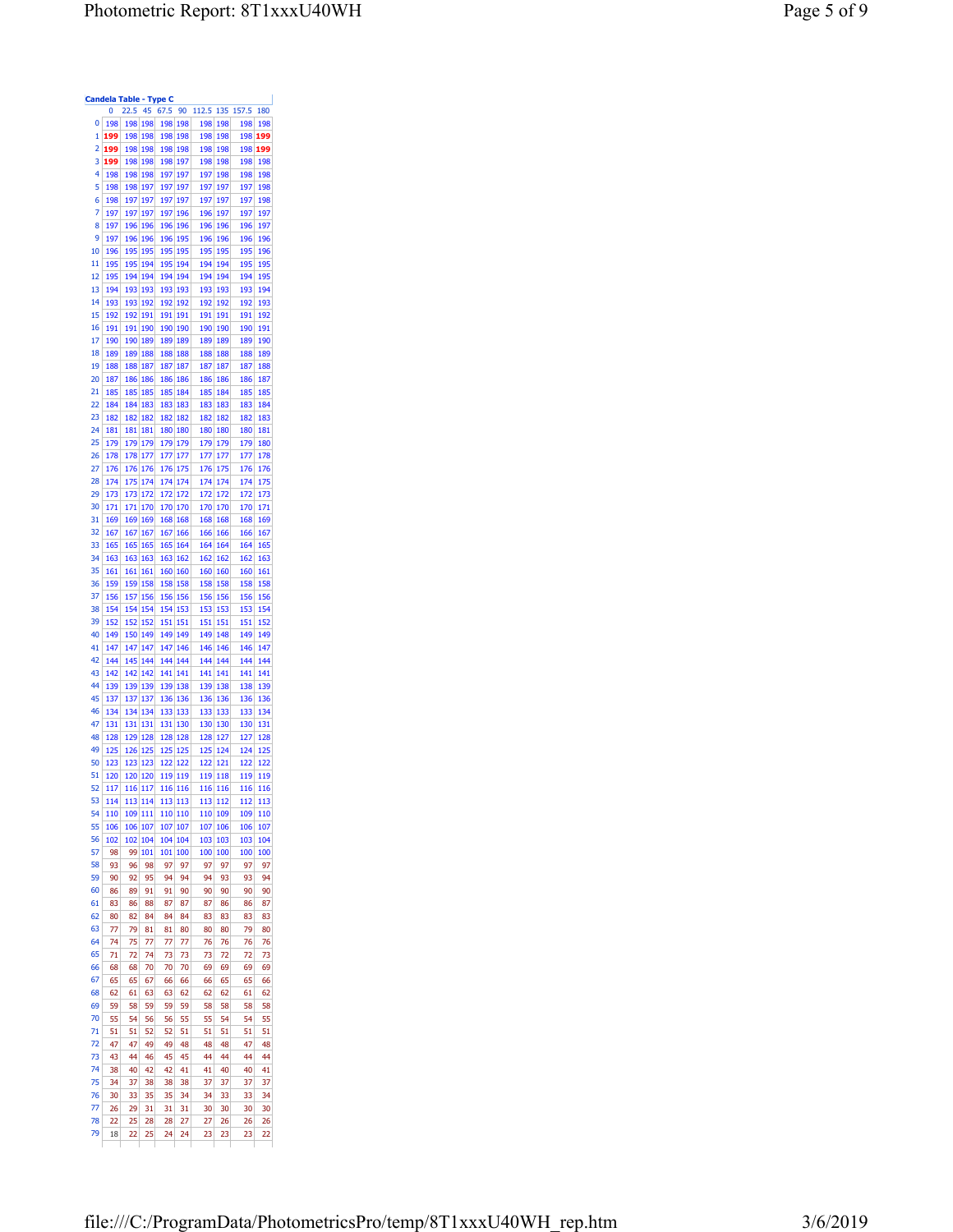| 80  | 15 | 19           | 21 | 21 | 20           | 20             | 20 | 19             | 18           |
|-----|----|--------------|----|----|--------------|----------------|----|----------------|--------------|
| 81  | 13 | 16           | 18 | 18 | 17           | 17             | 17 | 16             | 15           |
| 82  | 10 | 13           | 15 | 15 | 14           | 14             | 14 | 13             | 12           |
| 83  | 7  | 11           | 13 | 12 | 12           | 11             | 11 | 10             | 9            |
| 84  | 5  | 9            | 10 | 9  | 9            | 9              | 9  | 8              | 7            |
| 85  | 4  | 7            | 8  | 7  | 7            | 6              | 7  | 6              | 5            |
| 86  | 2  | 5            | 6  | 5  | 4            | $\overline{4}$ | 5  | $\overline{4}$ | 3            |
| 87  | 0  | 3            | 4  | 3  | 3            | 3              | 3  | 3              | $\mathbf{1}$ |
| 88  | 0  | 2            | 2  | 2  | $\mathbf{1}$ | $\mathbf{1}$   | 2  | 2              | 0            |
| 89  | 0  | $\mathbf{1}$ | 1  | 1  | 0            | 0              | 1  | 1              | 0            |
| 90  | 0  | 0            | 0  | 0  | 0            | 0              | 0  | 0              | 0            |
| 91  | 0  | 0            | 0  | 0  | 0            | 0              | 0  | 0              | 0            |
| 92  | 0  | 0            | 0  | Ō  | 0            | 0              | 0  | 0              | 0            |
|     |    |              |    |    |              |                |    |                |              |
| 93  | 0  | 0            | 0  | 0  | 0            | 0              | 0  | 0              | 0            |
| 94  | 0  | 0            | 0  | Ō  | 0            | 0              | 0  | 0              | 0            |
| 95  | 0  | 0            | 0  | 0  | 0            | 0              | 0  | 0              | 0            |
| 96  | 0  | 0            | 0  | 0  | 0            | 0              | 0  | 0              | 0            |
| 97  | 0  | 0            | 0  | 0  | 0            | 0              | 0  | 0              | 0            |
| 98  | 0  | 0            | 0  | 0  | 0            | 0              | 0  | 0              | 0            |
| 99  | 0  | 0            | 0  | 0  | 0            | 0              | 0  | 0              | 0            |
| 100 | 0  | 0            | 0  | 0  | 0            | 0              | 0  | 0              | 0            |
| 101 | 0  | 0            | 0  | 0  | 0            | 0              | 0  | 0              | 0            |
| 102 | 0  | 0            | 0  | Ō  | 0            | 0              | 0  | 0              | 0            |
| 103 | 0  | 0            | 0  | 0  | 0            | 0              | 0  | 0              | 0            |
| 104 | 0  | 0            | 0  | 0  | 0            | 0              | 0  | 0              | 0            |
| 105 | 0  | 0            | 0  | 0  | 0            | 0              | 0  | 0              | 0            |
| 106 | 0  | 0            | 0  | 0  | 0            | 0              | 0  | 0              | 0            |
|     |    |              |    |    |              |                |    |                |              |
| 107 | 0  | 0            | 0  | 0  | 0            | 0              | 0  | 0              | 0            |
| 108 | 0  | 0            | 0  | 0  | 0            | 0              | 0  | 0              | 0            |
| 109 | 0  | 0            | 0  | 0  | 0            | 0              | 0  | 0              | 0            |
| 110 | 0  | 0            | 0  | 0  | 0            | 0              | 0  | 0              | 0            |
| 111 | 0  | 0            | 0  | 0  | 0            | 0              | 0  | 0              | 0            |
| 112 | 0  | 0            | 0  | 0  | 0            | 0              | 0  | 0              | 0            |
| 113 | 0  | 0            | 0  | 0  | 0            | 0              | 0  | 0              | 0            |
| 114 | 0  | 0            | 0  | 0  | 0            | 0              | 0  | 0              | 0            |
| 115 | 0  | 0            | 0  | 0  | 0            | 0              | 0  | 0              | 0            |
| 116 | 0  | 0            | 0  | 0  | 0            | 0              | 0  | 0              | 0            |
| 117 | 0  | 0            | 0  | 0  | 0            | 0              | 0  | 0              | 0            |
| 118 | 0  | 0            | 0  | 0  | 0            | 0              | 0  | 0              | 0            |
| 119 | 0  | 0            | 0  | Ō  | 0            | 0              | 0  | 0              | 0            |
|     |    |              |    |    |              |                |    |                |              |
| 120 | 0  | 0            | 0  | 0  | 0            | 0              | 0  | 0              | 0            |
| 121 | 0  | 0            | 0  | Ō  | 0            | 0              | 0  | 0              | 0            |
| 122 | 0  | 0            | 0  | 0  | 0            | 0              | 0  | 0              | 0            |
| 123 | 0  | 0            | 0  | 0  | 0            | 0              | 0  | 0              | 0            |
| 124 | 0  | 0            | 0  | 0  | 0            | 0              | 0  | 0              | 0            |
| 125 | 0  | 0            | 0  | 0  | 0            | 0              | 0  | 0              | 0            |
| 126 | 0  | 0            | 0  | 0  | 0            | 0              | 0  | 0              | 0            |
| 127 | 0  | 0            | 0  | 0  | 0            | 0              | 0  | 0              | 0            |
| 128 | 0  | 0            | 0  | 0  | 0            | 0              | 0  | 0              | 0            |
| 129 | 0  | 0            | 0  | 0  | 0            | 0              | 0  | 0              | 0            |
| 130 | 0  | 0            | 0  | 0  | 0            | 0              | 0  | 0              | 0            |
| 131 | 0  | 0            | 0  | 0  | 0            | 0              | 0  | 0              | 0            |
| 132 | 0  | 0            | 0  | 0  | 0            | 0              | 0  | 0              | 0            |
| 133 | 0  | 0            | 0  | 0  | 0            | 0              | 0  | 0              | 0            |
| 134 | 0  | 0            | 0  | 0  | 0            | 0              | 0  | 0              | 0            |
|     |    |              |    |    |              |                |    |                |              |
| 135 | 0  | 0            | 0  | 0  | 0            | 0              | 0  | 0              | 0            |
| 136 | 0  | 0            | 0  | 0  | 0            | 0              | 0  | 0              | 0            |
| 137 | 0  | 0            | 0  | 0  | 0            | 0              | 0  | 0              | 0            |
| 138 | 0  | 0            | 0  | 0  | 0            | 0              | 0  | 0              | 0            |
| 139 | 0  | 0            | 0  | 0  | 0            | 0              | 0  | 0              | 0            |
| 140 | 0  | 0            | 0  | 0  | 0            | 0              | 0  | 0              | 0            |
| 141 | 0  | 0            | 0  | 0  | 0            | 0              | 0  | 0              | 0            |
| 142 | 0  | 0            | 0  | 0  | 0            | 0              | 0  | 0              | 0            |
| 143 | 0  | 0            | 0  | 0  | 0            | 0              | 0  | 0              | 0            |
| 144 | 0  | 0            | 0  | 0  | 0            | 0              | 0  | 0              | 0            |
| 145 | 0  | 0            | 0  | 0  | 0            | 0              | 0  | 0              | 0            |
| 146 | 0  | 0            | 0  | 0  | 0            | 0              | 0  | 0              | 0            |
| 147 | 0  | 0            | 0  | 0  | 0            | 0              | 0  | 0              | 0            |
| 148 | 0  | 0            | 0  | 0  | 0            | 0              | 0  | 0              | 0            |
| 149 | 0  | 0            | 0  | 0  | 0            | 0              | 0  | 0              | 0            |
| 150 | 0  | 0            | 0  | 0  | 0            | 0              | 0  | 0              | 0            |
| 151 |    |              |    |    |              |                |    |                |              |
|     | 0  | 0            | 0  | 0  | 0            | 0              | 0  | 0              | 0            |
| 152 | 0  | 0            | 0  | 0  | 0            | 0              | 0  | 0              | 0            |
| 153 | 0  | 0            | 0  | 0  | 0            | 0              | 0  | 0              | 0            |
| 154 | 0  | 0            | 0  | 0  | 0            | 0              | 0  | 0              | 0            |
| 155 | 0  | 0            | 0  | 0  | 0            | 0              | 0  | 0              | 0            |
| 156 | 0  | 0            | 0  | 0  | 0            | 0              | 0  | 0              | 0            |
| 157 | 0  | 0            | 0  | 0  | 0            | 0              | 0  | 0              | 0            |
| 158 | 0  | 0            | 0  | 0  | 0            | 0              | 0  | 0              | 0            |
| 159 | 0  | 0            | 0  | 0  | 0            | 0              | 0  | 0              | 0            |
| 160 | 0  | 0            | 0  | 0  | 0            | 0              | 0  | 0              | 0            |
| 161 | 0  | 0            | 0  | 0  | 0            | 0              | 0  | 0              | 0            |
| 162 | 0  | 0            | 0  | 0  | 0            | 0              | 0  | 0              | 0            |
|     |    |              |    |    |              |                |    |                |              |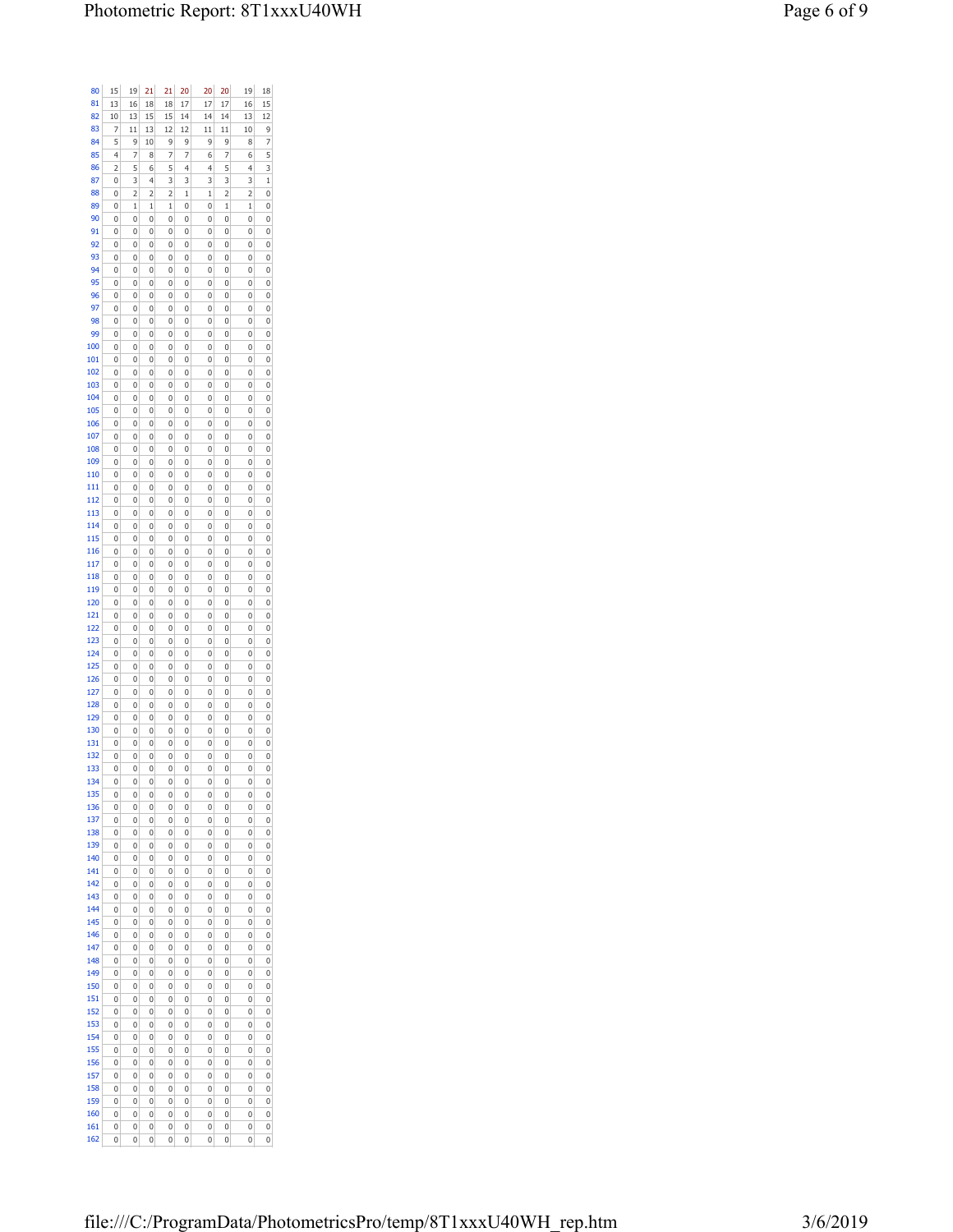| 163 | 0 | 0 | 0 | 0 | $\Omega$ | 0 | 0 | 0 | 0 |  |
|-----|---|---|---|---|----------|---|---|---|---|--|
| 164 | 0 | 0 | 0 | 0 | $\Omega$ | 0 | 0 | 0 | 0 |  |
| 165 | 0 | 0 | 0 | 0 | 0        | 0 | 0 | 0 | 0 |  |
| 166 | 0 | 0 | 0 | 0 | 0        | 0 | 0 | 0 | 0 |  |
| 167 | 0 | 0 | 0 | 0 | 0        | 0 | 0 | 0 | 0 |  |
| 168 | 0 | 0 | 0 | 0 | 0        | 0 | 0 | 0 | 0 |  |
| 169 | 0 | 0 | 0 | 0 | 0        | 0 | 0 | 0 | 0 |  |
| 170 | 0 | 0 | 0 | 0 | 0        | 0 | 0 | 0 | 0 |  |
| 171 | 0 | 0 | 0 | 0 | 0        | 0 | 0 | 0 | 0 |  |
| 172 | 0 | 0 | 0 | 0 | 0        | 0 | 0 | 0 | 0 |  |
| 173 | 0 | 0 | 0 | 0 | 0        | 0 | 0 | 0 | 0 |  |
| 174 | 0 | 0 | 0 | 0 | $\Omega$ | 0 | 0 | 0 | 0 |  |
| 175 | 0 | 0 | 0 | 0 | 0        | 0 | 0 | 0 | 0 |  |
| 176 | 0 | 0 | 0 | 0 | 0        | 0 | 0 | 0 | 0 |  |
| 177 | 0 | 0 | 0 | 0 | 0        | 0 | 0 | 0 | 0 |  |
| 178 | 0 | 0 | 0 | 0 | 0        | 0 | 0 | 0 | 0 |  |
| 179 | 0 | 0 | 0 | 0 | 0        | 0 | 0 | 0 | 0 |  |
| 180 | 0 | 0 | 0 | 0 | 0        | 0 | 0 | 0 | 0 |  |